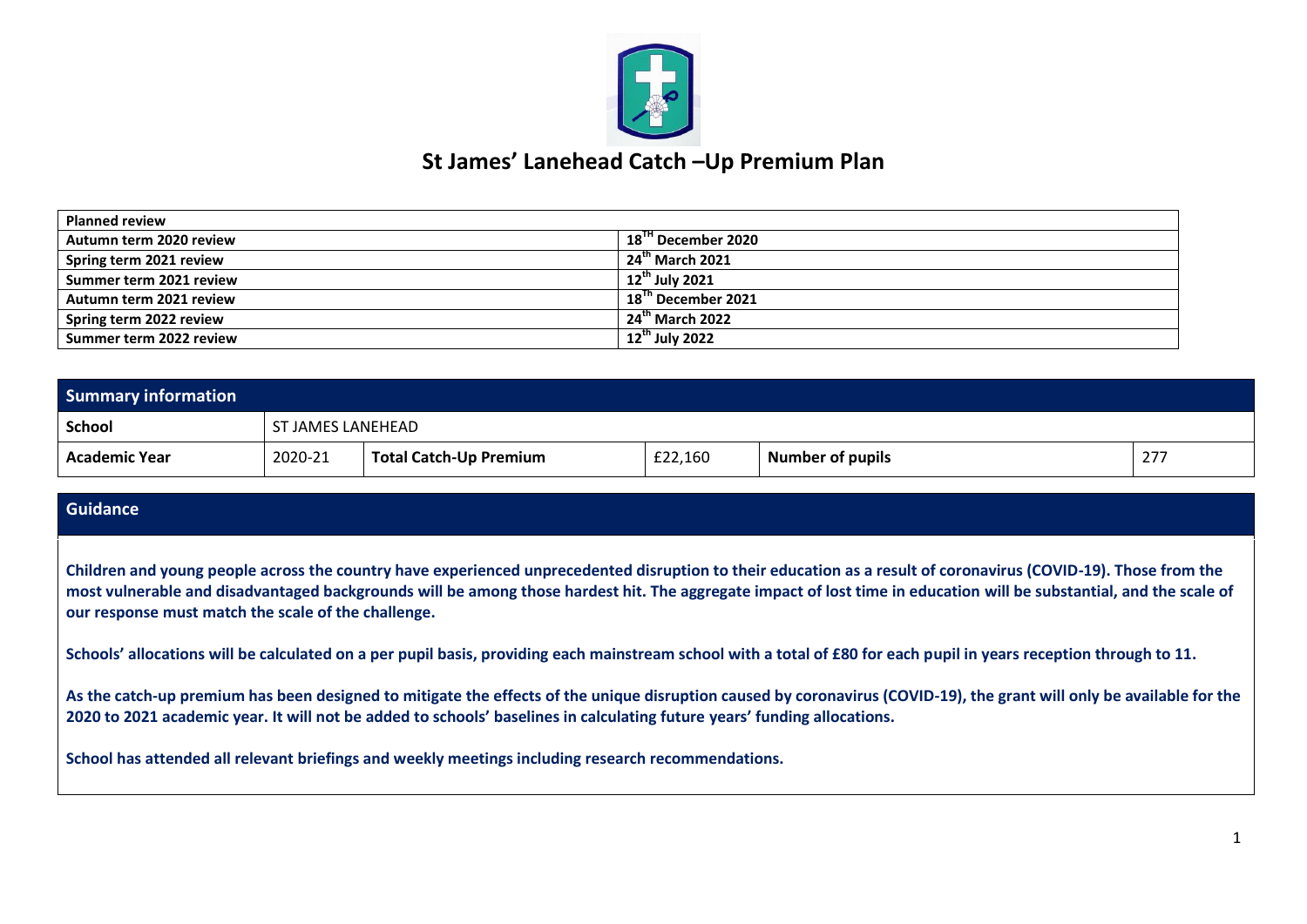| <b>Use of Funds</b>                                                                                                                                                                                                                                                                                                                                      | <b>EEF Recommendations</b>                                                                                                                     |
|----------------------------------------------------------------------------------------------------------------------------------------------------------------------------------------------------------------------------------------------------------------------------------------------------------------------------------------------------------|------------------------------------------------------------------------------------------------------------------------------------------------|
| Schools should use this funding for specific activities to support their pupils to catch<br>up for lost teaching over the previous months, in line with the guidance<br>on curriculum expectations for the next academic year.<br>Schools have the flexibility to spend their funding in the best way for their cohort                                   | The EEF advises the following:<br>Teaching and whole school strategies<br>卪<br>Supporting great teaching<br>Pupil assessment and feedback      |
| and circumstances.<br>To support schools to make the best use of this funding, the Education Endowment<br>Foundation (EEF) has published a coronavirus (COVID-19) support guide for<br>schools with evidence-based approaches to catch up for all students. Schools<br>should use this document to help them direct their additional funding in the most | <b>Transition support</b><br>₽<br>Targeted approaches<br>One to one and small group tuition<br>Intervention programmes<br>Extended school time |
| effective way.                                                                                                                                                                                                                                                                                                                                           | Wider strategies<br>Supporting parent and carers<br>Access to technology<br>Summer support                                                     |

## **Identified impact of lockdown**

**As a school in a deprived area and an area where children have been subjected to higher restrictions we believe that the pandemic has hugely impacted the pupils.** 

**Main Barriers to Educational Attainment during Covid-19:**

- **A lack of engagement in home learning activities (this was evidenced when children returned after lockdown )**
- **Parental/carer subject knowledge and/or ability to support and teach children during lockdown (for some families)**
- **English as an additional language is a barrier in some households for parents/carers**
- **Ability to teach children/follow curriculum when parents/carers are not trained (through no fault of the parents)**
- **Lack of resources (pens/books were available to collect from school but understandable during a global pandemic, not really utilised)**
- **Limited access to technology in the household, making online remote learning difficult to access. Although available this was not really utilised.**
- **More than one child in the household so teaching across the year groups for parents was extremely difficult.**
- **Parents who were working from home. Work/life balance.**
- **Some of our pupils have only have spoken their home language for many months throughout lockdown. This has resulted in significantly decreased English and speaking and listening attainment levels (evidenced through assessment on entry after lockdown)**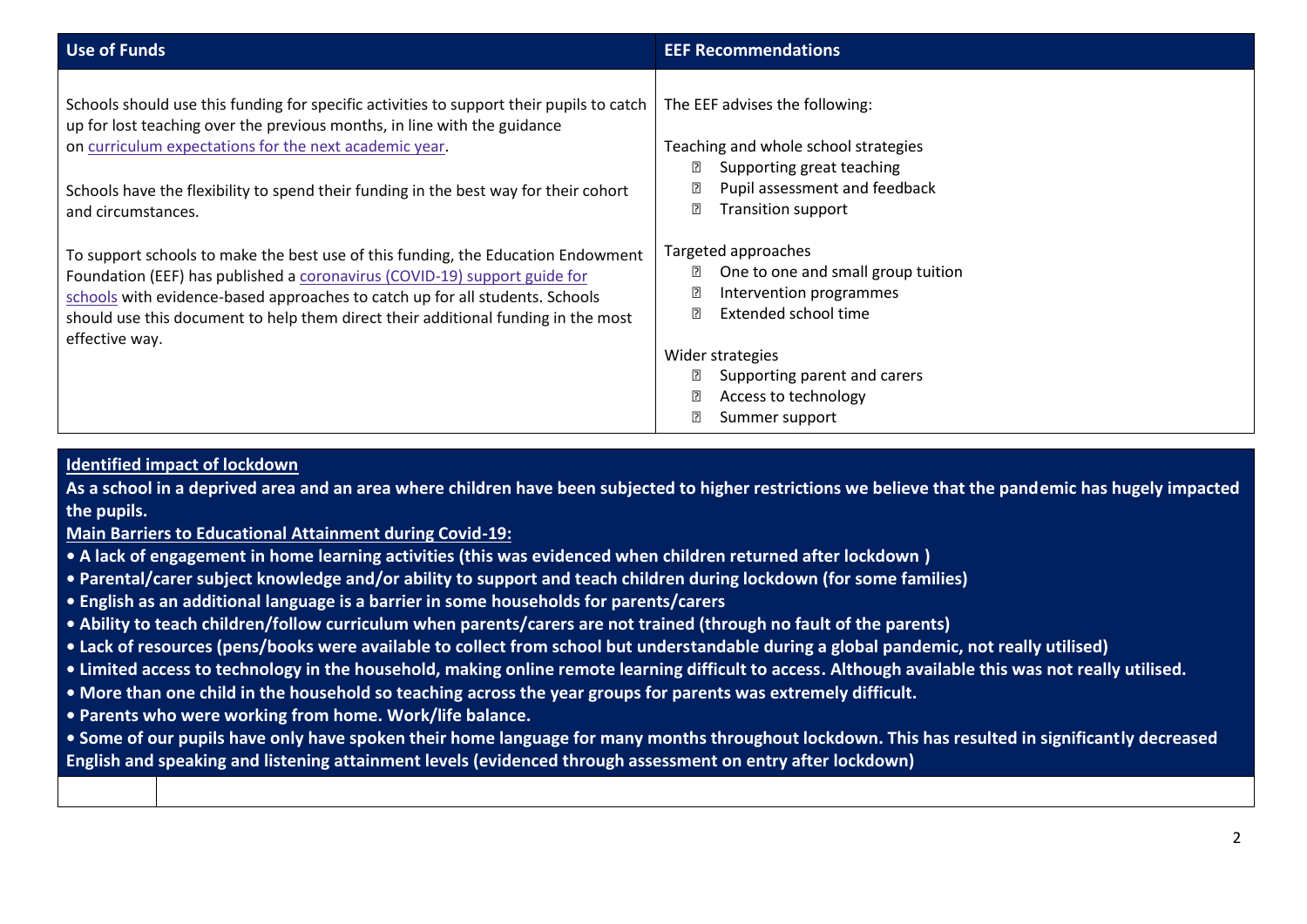| <b>Maths</b>   | Specific content has been missed, leading to gaps in learning and stalled sequencing of journeys.<br>$\bullet$<br>Pupils lack of technology and lack of drive to learn.<br>$\bullet$<br>Stamina within mathematics and understanding has been lost despite online platforms and use of White Rose Hub.<br>$\bullet$<br>Recall of basic skills has suffered - children are not able to recall addition facts, times tables and have forgotten once taught calculation strategies.<br>$\bullet$<br>This is reflected in arithmetic and reasoning assessments.                                                                                                                                                                                                                                                                                                                                                                                                                                                                                                                                                             |
|----------------|-------------------------------------------------------------------------------------------------------------------------------------------------------------------------------------------------------------------------------------------------------------------------------------------------------------------------------------------------------------------------------------------------------------------------------------------------------------------------------------------------------------------------------------------------------------------------------------------------------------------------------------------------------------------------------------------------------------------------------------------------------------------------------------------------------------------------------------------------------------------------------------------------------------------------------------------------------------------------------------------------------------------------------------------------------------------------------------------------------------------------|
| <b>Writing</b> | Children have lost essential practising of writing skills despite school providing writing resources and teaching for the pupils.<br>$\bullet$<br>Challenges when teaching writing remotely due to the lack of engagement in the tasks.<br>GAPs specific knowledge has suffered, leading to lack of fluency in writing.<br>Despite school efforts most pupils evidently didn't write much in the lockdown and have had to work additionally hard on writing stamina and<br>$\bullet$<br>improving their motivation due to the lack of fluency in their ability to write.<br>Children's physical strength has declined and leading to writing fatigue.                                                                                                                                                                                                                                                                                                                                                                                                                                                                   |
| <b>Reading</b> | Lack of physical books within households and devices meaning that children have not been read to regularly or listened to.<br>Reading is not seen as a priority at home for many families. Reading for pleasure has been impacted for many of the pupils despite schools best<br>endeavours. Pupils have not been encouraged by their families to develop their reading the 'will and skill'<br>On return to school and through benchmarking assessment most children are less fluent in their reading and the gap between those children that<br>$\bullet$<br>read widely and those children who don't is now increasingly wide.<br>The bottom 20% of readers have been disproportionately through a lack of parental aspiration.<br>$\bullet$<br>Within the current year 2 90% of the pupils are below their age related expectations for the beginning of year 2.<br>$\bullet$                                                                                                                                                                                                                                       |
| Non-core       | There are now significant gaps in knowledge - whole units of work have not been taught meaning that children are less able to access pre-requisite<br>$\bullet$<br>knowledge when learning something new and they are less likely to make connections between concepts and themes throughout the curriculum.<br>Children have also missed out on the curriculum experiences e.g. trips, visitors and powerful curriculum moments. Children at our school have been<br>$\bullet$<br>in extensive lockdowns and the area is high for coronavirus.<br>Significant issues in terms of children's physical fitness and mental health and wellbeing.<br>$\bullet$<br>Pupils are not remembering the concepts previous taught despite good prior teaching.<br>Using information and best practice further develop the online platform to ensure that the learning is recorded and feedback and marking is<br>$\bullet$<br>effective with remote education and any bubble closures.<br>Technology for parents and children has been extremely limited - look at ways to engage parents and families and funding for the pupils. |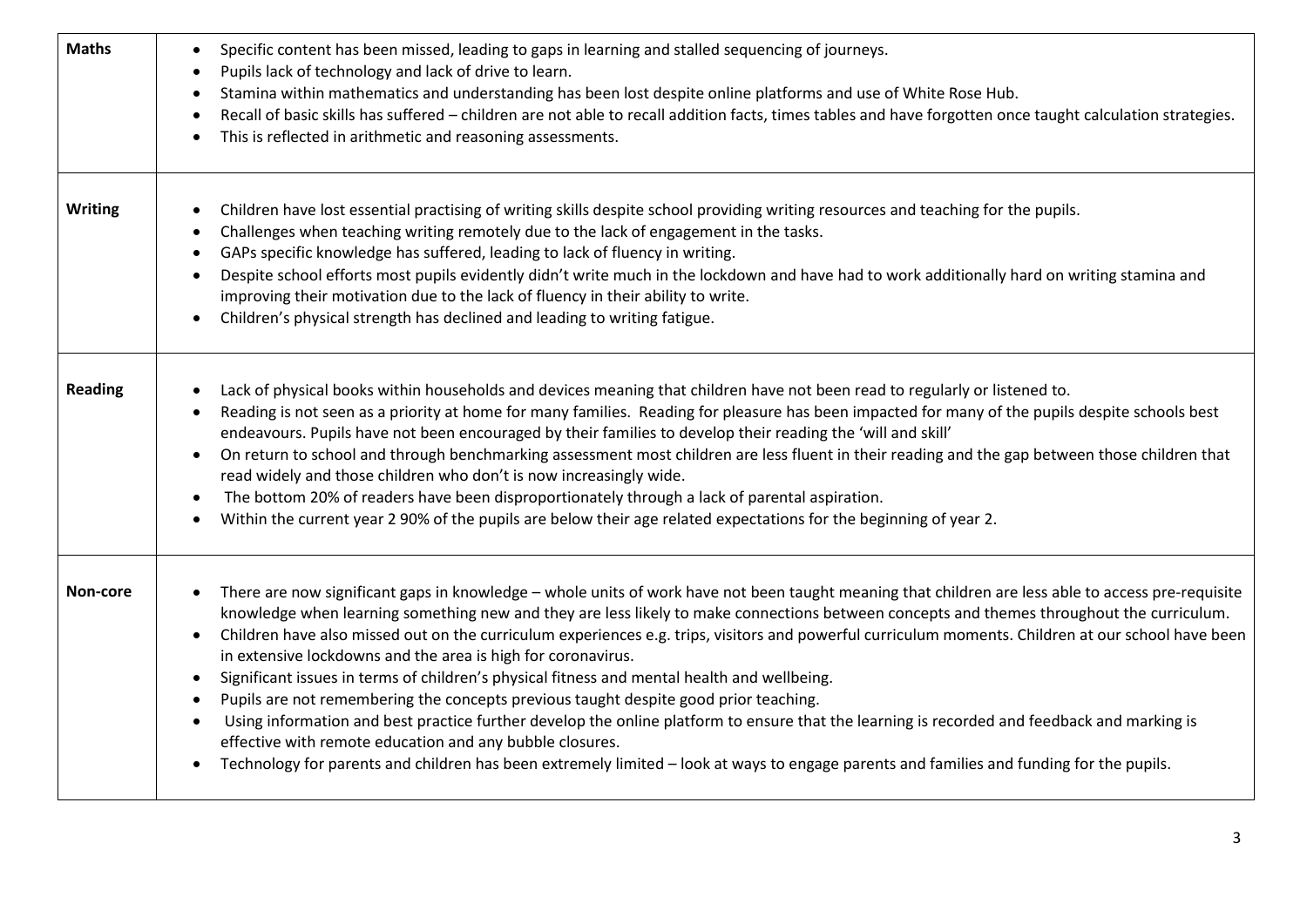| Social and<br>emotional | Toileting issues have been much more than in previous years. Lack of independence, including eating at lunchtimes.<br>Stamina in working for a given period of time within the school day. Resilience to deal with challenge.<br>Anxieties about Covid and worries about the future Friendships affected by the lack of social interactions |
|-------------------------|---------------------------------------------------------------------------------------------------------------------------------------------------------------------------------------------------------------------------------------------------------------------------------------------------------------------------------------------|
|                         | Lack of socialisation and integration in groups.                                                                                                                                                                                                                                                                                            |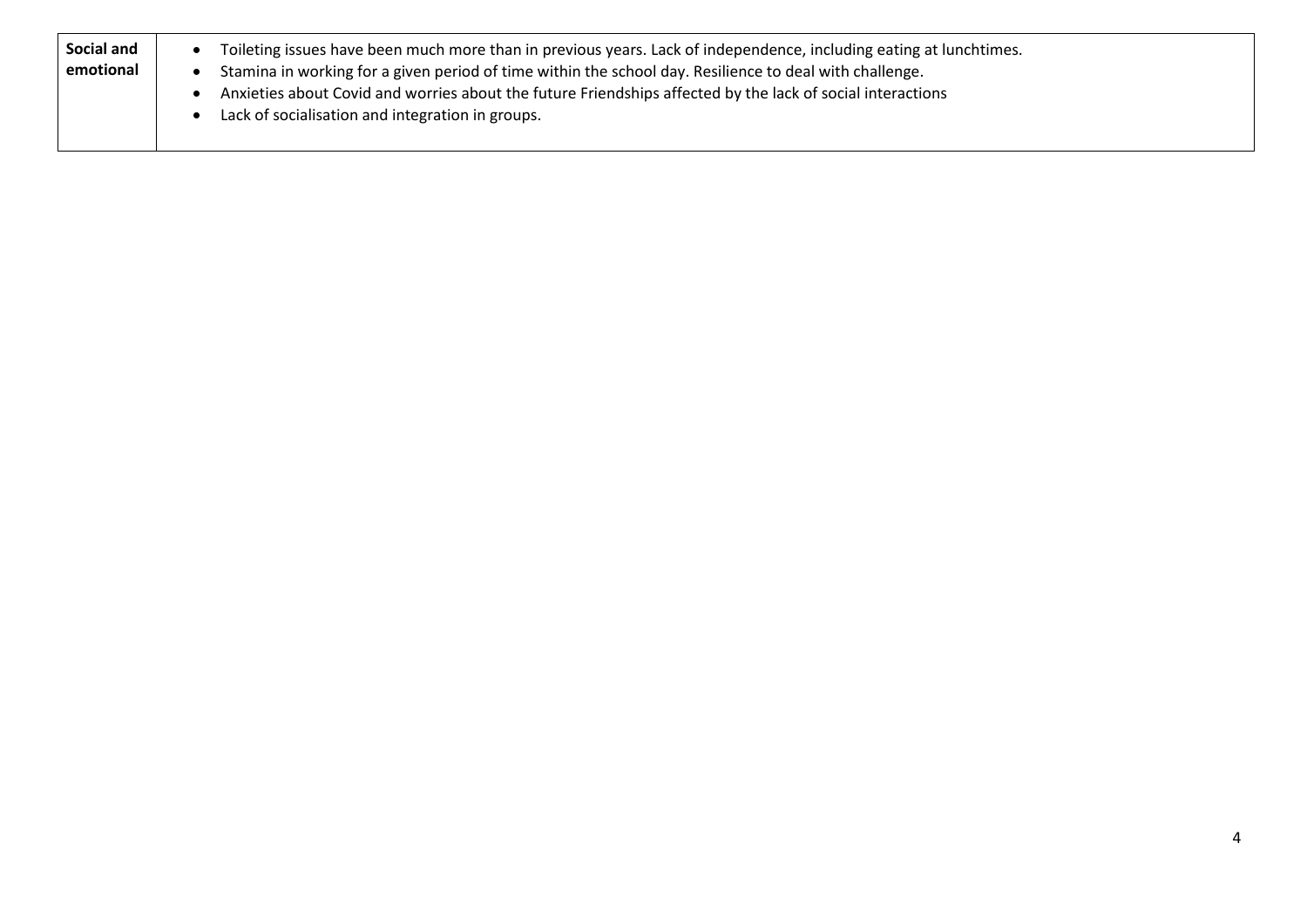|                                                                                                                                                                                                                                                                                                                                                                                                                                                                                                                                                                                                                                                                                                                                                                                                                                                                                                                                                                                                                                                                                                                                                                                                                                                                                                                                                                                                                                                                                                                                                                                                                                                                                                                                                                                                                                                                                                                                                                                                                                                                                                                                                                                                                                                                                                                                                                                                                                                                                                                                                                                                                                                                                                                                                                                                                                                                                                                                                                                                                                                                                                                                                                                                                                                                                                                                                                                                                                                                                             | <b>Desired outcome</b> | Chosen approach and anticipated cost | Impact (once reviewed)                              | <b>Staff</b><br>lead |
|---------------------------------------------------------------------------------------------------------------------------------------------------------------------------------------------------------------------------------------------------------------------------------------------------------------------------------------------------------------------------------------------------------------------------------------------------------------------------------------------------------------------------------------------------------------------------------------------------------------------------------------------------------------------------------------------------------------------------------------------------------------------------------------------------------------------------------------------------------------------------------------------------------------------------------------------------------------------------------------------------------------------------------------------------------------------------------------------------------------------------------------------------------------------------------------------------------------------------------------------------------------------------------------------------------------------------------------------------------------------------------------------------------------------------------------------------------------------------------------------------------------------------------------------------------------------------------------------------------------------------------------------------------------------------------------------------------------------------------------------------------------------------------------------------------------------------------------------------------------------------------------------------------------------------------------------------------------------------------------------------------------------------------------------------------------------------------------------------------------------------------------------------------------------------------------------------------------------------------------------------------------------------------------------------------------------------------------------------------------------------------------------------------------------------------------------------------------------------------------------------------------------------------------------------------------------------------------------------------------------------------------------------------------------------------------------------------------------------------------------------------------------------------------------------------------------------------------------------------------------------------------------------------------------------------------------------------------------------------------------------------------------------------------------------------------------------------------------------------------------------------------------------------------------------------------------------------------------------------------------------------------------------------------------------------------------------------------------------------------------------------------------------------------------------------------------------------------------------------------------|------------------------|--------------------------------------|-----------------------------------------------------|----------------------|
| Staff PDM meetings will focus upon learning<br>Supporting great<br>Staff have experienced some bubble closures. Need to ensure that the remote offer is consistent and<br>and teaching in relation to how pupils learn<br>teaching:<br>All staff will be trained in<br>over 8 sessions. This is to be carried out by<br>invest in ways to support remote teaching. Google classroom used in Lockdown 1 - change to TEAMS<br>effective ways of<br>external trainer who is leading in the field.<br>so that we can record what is being taught. Reviews from SC show that SL are able to articulate and<br>teaching pupils using the<br>able to support their subjects. Data has been shared with governors in the Spring SEC committee<br>(f1500)<br>principles of instruction.<br>Ensure that every member of staff is<br>meeting.<br>See the SIP and data from the Autumn term 2020<br>supported and prepared for the new year.<br>Staff will be confident<br>Teachers quickly identify gaps in learning<br>when teaching either<br>and address these through<br>Spring term review - 24 <sup>th</sup> March 2021<br>-Quality first teaching<br>remotely or face to face<br>Lockdown 2 - remote education was challenging. Staff used EEF, Oak Academy and focussed upon<br>in relation to improving<br>-Use of TA for catch up<br>great teaching. Observations and monitoring carried out by staff and SLT to ensure that the quality of<br>-Planned and targeted interventions<br>memory, building<br>provision was consistent and also effective.<br>knowledge using<br>-small group tuition<br>School has worked with the EdTech showed that the school offer for remote teaching and parental<br>cognitive load theory.<br>feedback was that it was helpful for parents.<br>High quality teaching is evident with the key<br>Strategies used from PDM meetings were supporting learning.<br>components shown in every classroom:<br>Data has been shared with governors in the Spring SEC committee meeting.<br>Subject leaders<br>-Understanding the context<br>Revised and policy being used by staff, monitoring completed by the team. March 21.<br>-Creating a supportive environment<br>Subject leaders ensuring<br>See the SIP and data from the Spring term March 2021<br>that the curriculum<br>-Maximising the opportunity to learn<br>-Activating hard thinking and developing<br>remains as closely linked<br>to the planned<br>resilience<br>Summer term review 12 <sup>th</sup> July 2021<br>curriculum.<br>See SIP and data from the Summer Term - July 2021.<br>Scheduled monitoring of the curriculum<br>School continues to work with the EdTech Programme.<br>takes place in order to ensure that the<br>Professional Development Meetings continue to focus on how pupils learn and this is evident through<br>recovery curriculum in place.<br>monitoring carried out.<br>This will be achieved through:<br>Bubble closures have been challenging but learning has taken place remotely using a range of<br>-Lesson drop ins<br>resources to focus on great teaching. Monitoring by senior leaders has taken place to ensure<br>-Book looks<br>consistency and effectiveness of learning.<br>-Pupil Interviews (School budget)<br>-digital floor books<br>-virtual visits to minimise bubble closures.<br>Baseline assessments completed in<br>September and QLA analysed.<br>Baseline assessment completed and QLA<br>analysed after January to March lockdown. |                        |                                      | Autumn term review - 18 <sup>th</sup> December 2020 | <b>MD</b>            |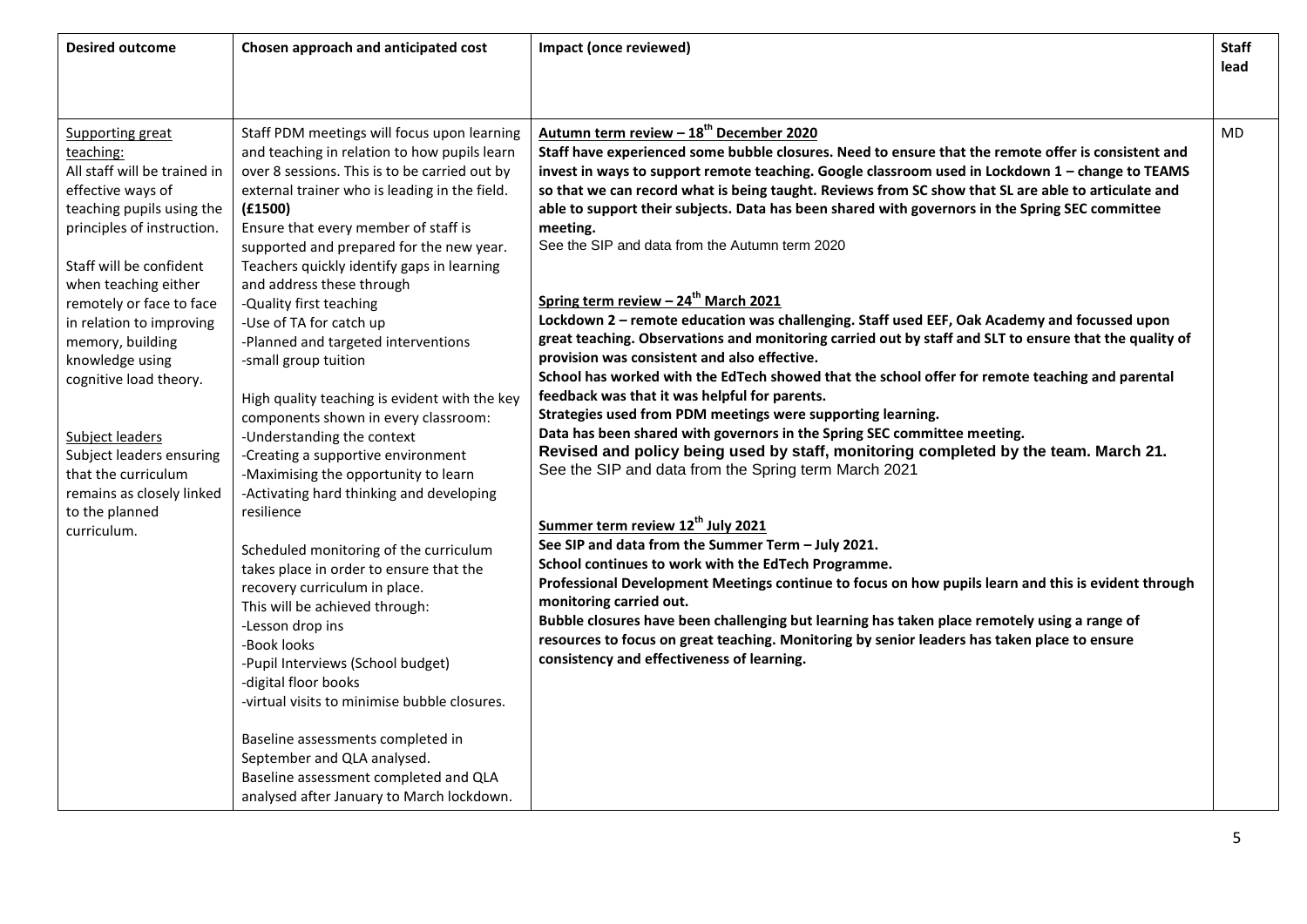|                                            | -QLA to inform short term planning to close                                            |
|--------------------------------------------|----------------------------------------------------------------------------------------|
|                                            | gaps in learning.<br>-Pupil Progress meetings half termly that                         |
|                                            | focus on the achievements and needs of the                                             |
|                                            | children in each class.                                                                |
|                                            | -Half termly meetings with Head and SLTs                                               |
|                                            | -All staff are aware of the need to enable<br>'catch up' for pupils identified through |
|                                            | ongoing assessments and targeted support                                               |
|                                            | planned and delivered. (School budget)                                                 |
|                                            | -Marking and feedback policy revised with                                              |
|                                            | staff in order to support in giving children                                           |
|                                            | quality feedback that they can act upon and<br>learn from.                             |
|                                            | -Half termly books looks by subject leaders                                            |
|                                            | and SLT in order to ensure consistency.                                                |
|                                            | (School budget)                                                                        |
|                                            | Subject leader reviews with Sue Cliffe                                                 |
|                                            | Diocesan and Blackburn Adviser - SLA.<br>September 21                                  |
| Ensure that children and                   |                                                                                        |
| parents who are self                       | Subject leader reviews and curriculum                                                  |
| isolating have direct                      | reviews with Louise McArdle Lead Ofsted                                                |
| communication with<br>their class teacher, | <b>Inspector and Learning Partner- £500 April</b>                                      |
| receiving feedback and                     | 21                                                                                     |
| support for the work                       |                                                                                        |
| that has been set.                         | <b>SWAT Subject leader reviews with Rachel</b>                                         |
|                                            | Clements (LCC adviser) - Summer 21 (SLA)                                               |
|                                            | Procedure in place for children who take                                               |
|                                            | periods of absence due to self- isolation                                              |
|                                            | access remote learning that is integrated<br>within the school curriculum planning.    |
|                                            | Remote curriculum to be offered to all                                                 |
|                                            | children through TEAMS                                                                 |
|                                            | - All staff are aware of the home learning<br>requirements                             |
|                                            |                                                                                        |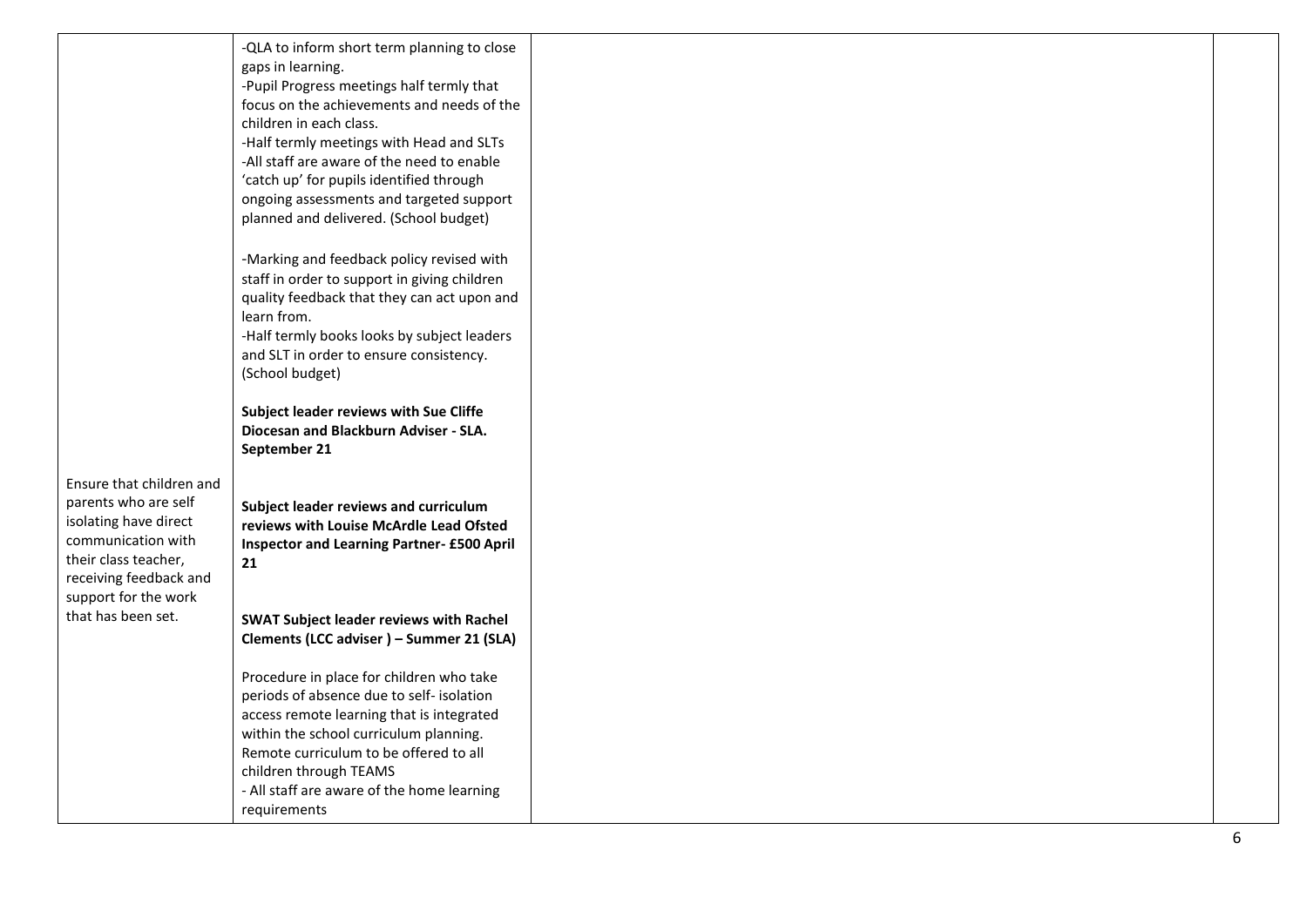|                                                 | -All staff to be trained on the uploading and<br>monitoring of work<br>- Parents and carers are informed of the<br>provision for home learning through<br>newsletter, text messaging and website.<br>-Daily work to be provided and support<br>offered to families that are unable to access<br><b>TEAMS</b> |                                                                                                                                                                                                           |    |
|-------------------------------------------------|--------------------------------------------------------------------------------------------------------------------------------------------------------------------------------------------------------------------------------------------------------------------------------------------------------------|-----------------------------------------------------------------------------------------------------------------------------------------------------------------------------------------------------------|----|
| Reading<br>Reading is a focus of                | Investment in reading areas, reading for<br>pleasure training in school through PDM                                                                                                                                                                                                                          | Autumn term review 18 <sup>th</sup> December 2020<br>English lead worked with all staff in relation to the bench marked assessments. Reading is the known                                                 | HG |
| school improvement.                             | meetings to ensure that the children again<br>develop a love of reading. Open University                                                                                                                                                                                                                     | priority for parents, pupils and staff. Reading has a high priority. Some issues in terms of remote<br>education such as physical books due to covid risk assessment. Investment is needed in terms of    |    |
| Pupils will be fluent in                        | training Autumn and Spring. (£700)                                                                                                                                                                                                                                                                           | remote - Bug Club and Learning by Questions resource. LBQ has been trialled in Y6 lockdown and has                                                                                                        |    |
| reading.                                        | Learning by Questions resource to be                                                                                                                                                                                                                                                                         | been successful in terms of Feedback and monitoring and also engagement. Pupils are all assessed and<br>benchmarked meaning that despite setbacks in terms of academic progress and lost learning pupils, |    |
| Reading is the single                           | trialled in the Autumn term.                                                                                                                                                                                                                                                                                 | staff and families are aware of what they need to do to improve.                                                                                                                                          |    |
| most important way to                           | Rigorous Pupil progress meetings to                                                                                                                                                                                                                                                                          | Phonics data for Y2 has shown huge progress.                                                                                                                                                              |    |
| improve outcomes.                               | monitor and evaluate impact to ensure all                                                                                                                                                                                                                                                                    | 1:1 daily reading for identified individuals. Daily guided reading for all children ensuring children are                                                                                                 |    |
| Reading for pleasure                            | children are progressing.                                                                                                                                                                                                                                                                                    | working towards year group expectations and developing associated language and vocabulary.                                                                                                                |    |
| needs to be established                         | Pupils benchmarked throughout the school.                                                                                                                                                                                                                                                                    | Intervention groups throughout all year groups to support reading, writing, maths and vocabulary                                                                                                          |    |
| again in school. Teachers<br>need to be reading | Books to be matched to ability.                                                                                                                                                                                                                                                                              | evidence that good progress has been made and children achieve (and some exceed) their targets.                                                                                                           | LW |
| teachers.                                       | Reading areas developed in classrooms to                                                                                                                                                                                                                                                                     | Spring term review 24 <sup>th</sup> March 2021                                                                                                                                                            |    |
| Pupils are able to use                          | ensure that the love of reading is                                                                                                                                                                                                                                                                           | Lockdown happened again.                                                                                                                                                                                  |    |
| reading as a tool to<br>know more and           | prioritised. (£500 and HLTA time)                                                                                                                                                                                                                                                                            | Online teaching was demonstrated to parents to help them support the pupils.<br>School employed an additional teacher to support leading of English.                                                      |    |
| remember more.                                  | Use of authors to promote reading (Dan                                                                                                                                                                                                                                                                       | School switched to remote education for all but the vulnerable and key worker pupils. Staff taught all                                                                                                    |    |
| Early reading is a                              | Worsley Virtual Visit)(£250)                                                                                                                                                                                                                                                                                 | pupils. Some pupils did not engage fully in relation to the offer the school provided despite our best                                                                                                    |    |
| priority.                                       | We are Reading project across the school                                                                                                                                                                                                                                                                     | endeavours. Live guided reading, live story time (Daily) and good quality teaching was observed.                                                                                                          |    |
|                                                 | with book recommendations.                                                                                                                                                                                                                                                                                   | Remote author visit supported pupils reading and had a positive impact.                                                                                                                                   |    |
| Phonics is started                              |                                                                                                                                                                                                                                                                                                              | On return to school pupils were assessed using Spring term assessments. Gaps identified and key                                                                                                           |    |
| straight away with no                           | Purchase Bugclub online £1500                                                                                                                                                                                                                                                                                | priorities focus for after Easter.                                                                                                                                                                        |    |
| waiting.                                        |                                                                                                                                                                                                                                                                                                              | Shielding staff member remote offer for pupils' daily reading.                                                                                                                                            |    |
|                                                 |                                                                                                                                                                                                                                                                                                              | Focus for Summer term to ensure that pupils read with fluency. NTP tutoring to commence for the                                                                                                           |    |
| Pupils are benchmarked<br>and assessed on entry | All phonics phases are supported by well-<br>matched reading books.                                                                                                                                                                                                                                          | most need.                                                                                                                                                                                                |    |
| and taught well.                                | • Age-appropriate books are available for all                                                                                                                                                                                                                                                                |                                                                                                                                                                                                           |    |
|                                                 | classes                                                                                                                                                                                                                                                                                                      |                                                                                                                                                                                                           |    |
| The children need to be                         | • Staff training for the reading scheme                                                                                                                                                                                                                                                                      |                                                                                                                                                                                                           |    |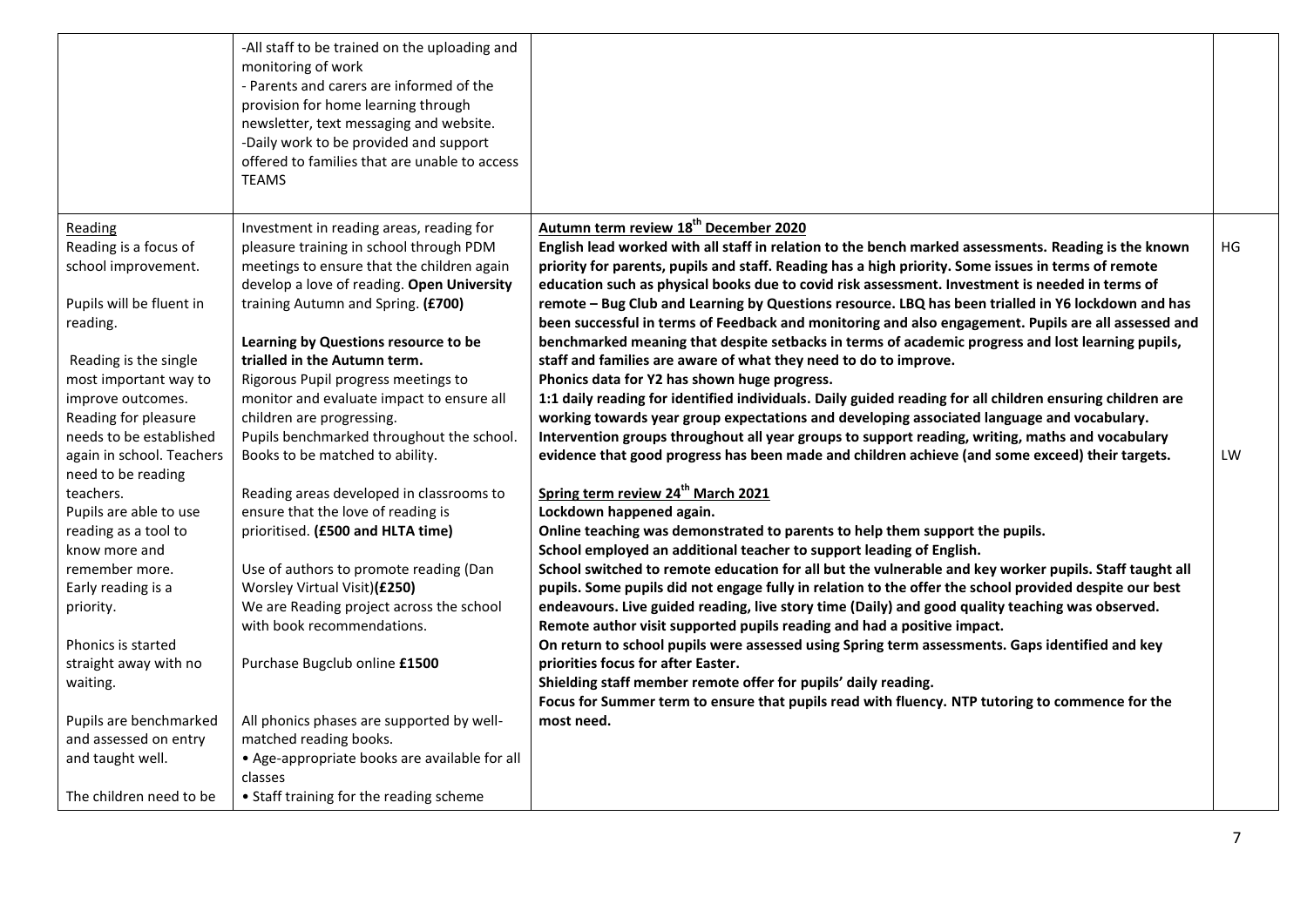| reading regularly at<br>home and at school.<br>Restrictions in place<br>mean that it is not easy<br>to use the existing home<br>reading scheme. Also, if<br>children must engage in<br>blended learning (due to<br>a bubble closure) they<br>can access reading books<br>at home.<br>To ensure a fully<br>comprehensive 'virtual'<br>reading scheme<br>(bugclub) that can be<br>accessed at home (as a<br>result of difficulties<br>associated with Covid-19<br>and actual reading<br>materials) | • Parent training for the reading scheme                                                                                         | Summer term review 12 <sup>th</sup> July 2021<br>National Tutoring Programme has taken place for identified pupils, with a focus on English and<br>Mathematics.<br>Reading areas have been developed in the classroom and this has supported reading for pleasure. All<br>children have a range of reading books.<br>Professional Development meetings have focussed on developing a love of reading.<br>Bug Club online reading books has been purchased and has supported children practising their reading<br>at home - with books being assigned individually to children depending on their reading ability and<br>fluency.<br>1:1 reading daily for identified children has taken place to develop fluency. Daily guided reading<br>continues to take place and where bubbles have closed, this has been carried out remotely.<br>Assessments have taken place for all children, gaps have been identified and key priorities identified<br>and passed on to the next teacher. |    |
|--------------------------------------------------------------------------------------------------------------------------------------------------------------------------------------------------------------------------------------------------------------------------------------------------------------------------------------------------------------------------------------------------------------------------------------------------------------------------------------------------|----------------------------------------------------------------------------------------------------------------------------------|--------------------------------------------------------------------------------------------------------------------------------------------------------------------------------------------------------------------------------------------------------------------------------------------------------------------------------------------------------------------------------------------------------------------------------------------------------------------------------------------------------------------------------------------------------------------------------------------------------------------------------------------------------------------------------------------------------------------------------------------------------------------------------------------------------------------------------------------------------------------------------------------------------------------------------------------------------------------------------------|----|
| Writing<br>Pupils to write at the age                                                                                                                                                                                                                                                                                                                                                                                                                                                            | Review of writing and next steps planned<br>as a result of the assessments. National<br>Curriculum to be used to ensure that the | <b>Autumn term review</b><br>18 <sup>th</sup> December 2020<br>English lead worked with all staff in relation to the bench marked assessments. Planned assessments in                                                                                                                                                                                                                                                                                                                                                                                                                                                                                                                                                                                                                                                                                                                                                                                                                | HG |
| related expectation.                                                                                                                                                                                                                                                                                                                                                                                                                                                                             | pupils are having targeted teaching in<br>relation to the missed learning.                                                       | place and benchmarking highlighting that some pupils are below expected standard in terms of writing<br>speed, stamina and composition. Moderation is showing that children need further practice and<br>additional opportunities to write in terms of quality over quantity.                                                                                                                                                                                                                                                                                                                                                                                                                                                                                                                                                                                                                                                                                                        |    |
|                                                                                                                                                                                                                                                                                                                                                                                                                                                                                                  | <b>Additional work in relation to PE</b>                                                                                         |                                                                                                                                                                                                                                                                                                                                                                                                                                                                                                                                                                                                                                                                                                                                                                                                                                                                                                                                                                                      |    |
|                                                                                                                                                                                                                                                                                                                                                                                                                                                                                                  | fundamental movement skills to ensure                                                                                            | Spring term review 24 <sup>th</sup> March 2021                                                                                                                                                                                                                                                                                                                                                                                                                                                                                                                                                                                                                                                                                                                                                                                                                                                                                                                                       | HG |
|                                                                                                                                                                                                                                                                                                                                                                                                                                                                                                  | that pupils have the strength and stamina                                                                                        | School employed an additional teacher to support leading of English.                                                                                                                                                                                                                                                                                                                                                                                                                                                                                                                                                                                                                                                                                                                                                                                                                                                                                                                 | LW |
|                                                                                                                                                                                                                                                                                                                                                                                                                                                                                                  | to write.                                                                                                                        | Online teaching was demonstrated to parents to help them support the pupils.<br>Lockdown - remote teaching of writing was a challenge, despite teachers ensuring that the units of                                                                                                                                                                                                                                                                                                                                                                                                                                                                                                                                                                                                                                                                                                                                                                                                   |    |
|                                                                                                                                                                                                                                                                                                                                                                                                                                                                                                  | Review of writing in school by Louise                                                                                            | English were a good quality and school providing the technology and physical resources some                                                                                                                                                                                                                                                                                                                                                                                                                                                                                                                                                                                                                                                                                                                                                                                                                                                                                          |    |
|                                                                                                                                                                                                                                                                                                                                                                                                                                                                                                  | Baker. Moderation to take place May 2021                                                                                         | engagement was not always good enough. Stamina and memory work is needed further improve                                                                                                                                                                                                                                                                                                                                                                                                                                                                                                                                                                                                                                                                                                                                                                                                                                                                                             |    |
|                                                                                                                                                                                                                                                                                                                                                                                                                                                                                                  | Moderation between school and SLT -                                                                                              | pupils writing.                                                                                                                                                                                                                                                                                                                                                                                                                                                                                                                                                                                                                                                                                                                                                                                                                                                                                                                                                                      |    |
|                                                                                                                                                                                                                                                                                                                                                                                                                                                                                                  | Autumn term                                                                                                                      | NTP tutoring to commence.                                                                                                                                                                                                                                                                                                                                                                                                                                                                                                                                                                                                                                                                                                                                                                                                                                                                                                                                                            |    |
|                                                                                                                                                                                                                                                                                                                                                                                                                                                                                                  | Moderation between school and $SLT - A$ , S,<br>$\mathsf{s}$                                                                     | Moderation to take place externally and next steps have been planned in relation to the national<br>curriculum                                                                                                                                                                                                                                                                                                                                                                                                                                                                                                                                                                                                                                                                                                                                                                                                                                                                       |    |
|                                                                                                                                                                                                                                                                                                                                                                                                                                                                                                  | Moderation between school and SWAT                                                                                               |                                                                                                                                                                                                                                                                                                                                                                                                                                                                                                                                                                                                                                                                                                                                                                                                                                                                                                                                                                                      |    |
|                                                                                                                                                                                                                                                                                                                                                                                                                                                                                                  | group. (SLA)                                                                                                                     | Summer term review12 <sup>th</sup> July 2021                                                                                                                                                                                                                                                                                                                                                                                                                                                                                                                                                                                                                                                                                                                                                                                                                                                                                                                                         |    |
|                                                                                                                                                                                                                                                                                                                                                                                                                                                                                                  |                                                                                                                                  |                                                                                                                                                                                                                                                                                                                                                                                                                                                                                                                                                                                                                                                                                                                                                                                                                                                                                                                                                                                      |    |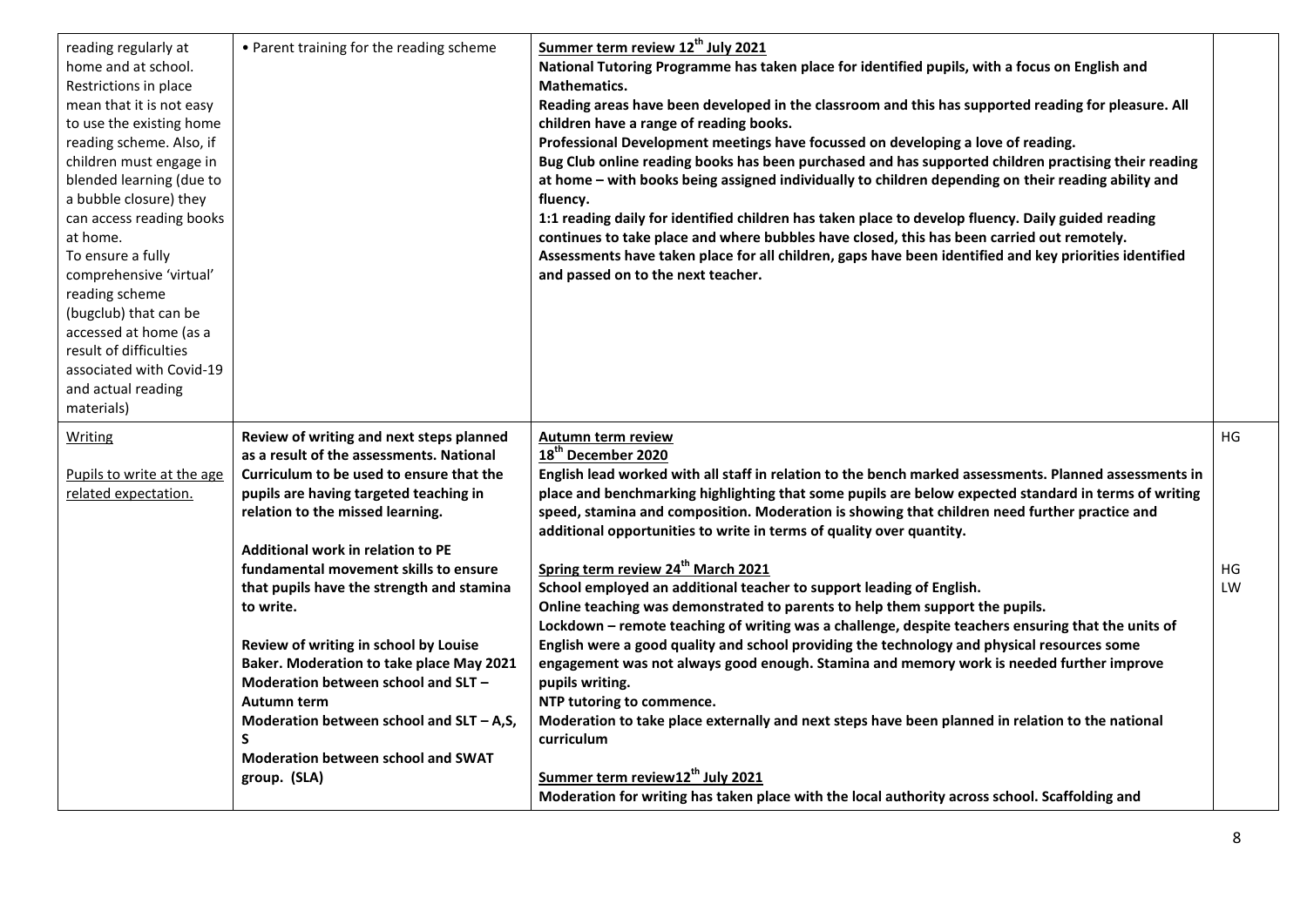|                                                                                                                                                                                                                                                                                                                                                                                                                                                                                                                                                                                 |                                                                                                                                                                                                                                                                                                                                                                                                                                                                                                                                                                                                                   | modelling writing has been a key focus for all year groups, with specific skills which have been<br>prioritised.<br>National Tutoring Programme has taken place for English with identified children and on entry and exit<br>data has been analysed.                                                                                                                                                                                                                                                                                                                                                                                                                                                                                                                                                                                                                                                                                                                                                                                                                                                                                                                                                                                                                                                                                                                                                                                                                                                                                                                                                                                                                                                                                                                                                                                                                                                                                                                                                                                                                                                                                                                                                                                                                                                                                                                                                                                                                                                                                                                                                        |    |
|---------------------------------------------------------------------------------------------------------------------------------------------------------------------------------------------------------------------------------------------------------------------------------------------------------------------------------------------------------------------------------------------------------------------------------------------------------------------------------------------------------------------------------------------------------------------------------|-------------------------------------------------------------------------------------------------------------------------------------------------------------------------------------------------------------------------------------------------------------------------------------------------------------------------------------------------------------------------------------------------------------------------------------------------------------------------------------------------------------------------------------------------------------------------------------------------------------------|--------------------------------------------------------------------------------------------------------------------------------------------------------------------------------------------------------------------------------------------------------------------------------------------------------------------------------------------------------------------------------------------------------------------------------------------------------------------------------------------------------------------------------------------------------------------------------------------------------------------------------------------------------------------------------------------------------------------------------------------------------------------------------------------------------------------------------------------------------------------------------------------------------------------------------------------------------------------------------------------------------------------------------------------------------------------------------------------------------------------------------------------------------------------------------------------------------------------------------------------------------------------------------------------------------------------------------------------------------------------------------------------------------------------------------------------------------------------------------------------------------------------------------------------------------------------------------------------------------------------------------------------------------------------------------------------------------------------------------------------------------------------------------------------------------------------------------------------------------------------------------------------------------------------------------------------------------------------------------------------------------------------------------------------------------------------------------------------------------------------------------------------------------------------------------------------------------------------------------------------------------------------------------------------------------------------------------------------------------------------------------------------------------------------------------------------------------------------------------------------------------------------------------------------------------------------------------------------------------------|----|
| Maths<br>To ensure that number<br>work is prioritised in<br>order for pupils to<br>achieve. Ensure that the<br>children have the<br>progression and<br>sequence of learning to<br>ensure that they<br>achieve. Revisit and<br>move forwards the<br>learning so that the<br>pupils know more and<br>remember more. Linking<br>learning through direct<br>instruction.<br>Despite the limitations<br>placed on schools in<br>terms of use of physical<br>resources and the<br>sharing of them,<br>manipulatives are<br>accessed regularly to<br>support teaching and<br>learning. | <b>Ongoing Maths CPD</b><br>through Autumn, Spring and<br>Summer term for targeted<br>year groups:<br>Maths Mastery:<br>Pupils begin to catch-up key Maths skills<br>and progress over the course of the year is<br>evident<br>Ensure that the teachers are fully aware of<br>their class and their classes prior knowledge<br>and gaps in teaching. Through ongoing PDM<br>with the Maths lead.<br>Continue to work with the MATHS HUB for<br>support and guidance in relation to missed<br>learning.<br>Purchase additional manipulatives for<br>EYFS/KS1 initially.<br>Purchase White Rose Hub £120<br>(E1000) | Autumn term review<br>18 <sup>th</sup> December 2020<br>Resources are in place to support Mastery (eg, powerpoints, worksheets, concrete material). Staff<br>have started to implement this approach. Audit carried our re books and pupil voice- approach is<br>evident, continued support and adjustments to practice. All pupils benchmarked. Maths lead worked<br>with all staff in relation to the bench marked assessments. Progression and sequencing of learning<br>planned. Planned assessments in place and benchmarking highlighting that some pupils are below<br>expected standard in terms of mathematical concepts. Moderation is showing that children need<br>further practice and pupils are needing additional support to remember previous learning. Our<br>curriculum is planned so that the learning builds and some aspects have been missed by various pupils.<br>Online teaching was demonstrated to parents to help them support the pupils.<br>Pupil progress meetings showed that children's attainment had been affected by absence from school,<br>with the majority of children working at the middle to high end of the previous year by December,<br>rather than moving into their current year, as would be expected, with the worst affected year groups<br>being year 2, 3, 4 and 6, who have had additional periods of isolation.<br>Spring term review 24 <sup>th</sup> March 2021<br>Maths lead worked with all staff in relation to the remote offer and what we can teach remotely<br>effectively.<br>Online teaching was demonstrated to parents to help them support the pupils.<br>Use of the resources given to staff and families to ensure that they supported learning.<br>LBQ resource was utilised to help support teaching and feedback for the pupils.<br>Time table competitions used to motivate the pupils.<br>Pupil progress meetings with staff to ensure that the pupils are linking the learning so that they know<br>more and remember more.<br>Summer term review12 <sup>th</sup> July 2021<br>Maths lead has worked closely with all teachers in school to identify priorities for the Summer Term.<br>Assessments have been completed, question level analysis used and information passed on to the next<br>teacher for every child.<br>Pupil Progress Meetings show the gaps in learning due to coverage - these areas have been identified<br>and are included in the curriculum next year.<br>Times table competitions have been used throughout the summer term to motivate pupils and this has<br>supported fluency and the enthusiasm. | AM |
| The foundation subjects                                                                                                                                                                                                                                                                                                                                                                                                                                                                                                                                                         | Additional time for teachers to research and                                                                                                                                                                                                                                                                                                                                                                                                                                                                                                                                                                      | Autumn term review                                                                                                                                                                                                                                                                                                                                                                                                                                                                                                                                                                                                                                                                                                                                                                                                                                                                                                                                                                                                                                                                                                                                                                                                                                                                                                                                                                                                                                                                                                                                                                                                                                                                                                                                                                                                                                                                                                                                                                                                                                                                                                                                                                                                                                                                                                                                                                                                                                                                                                                                                                                           | HG |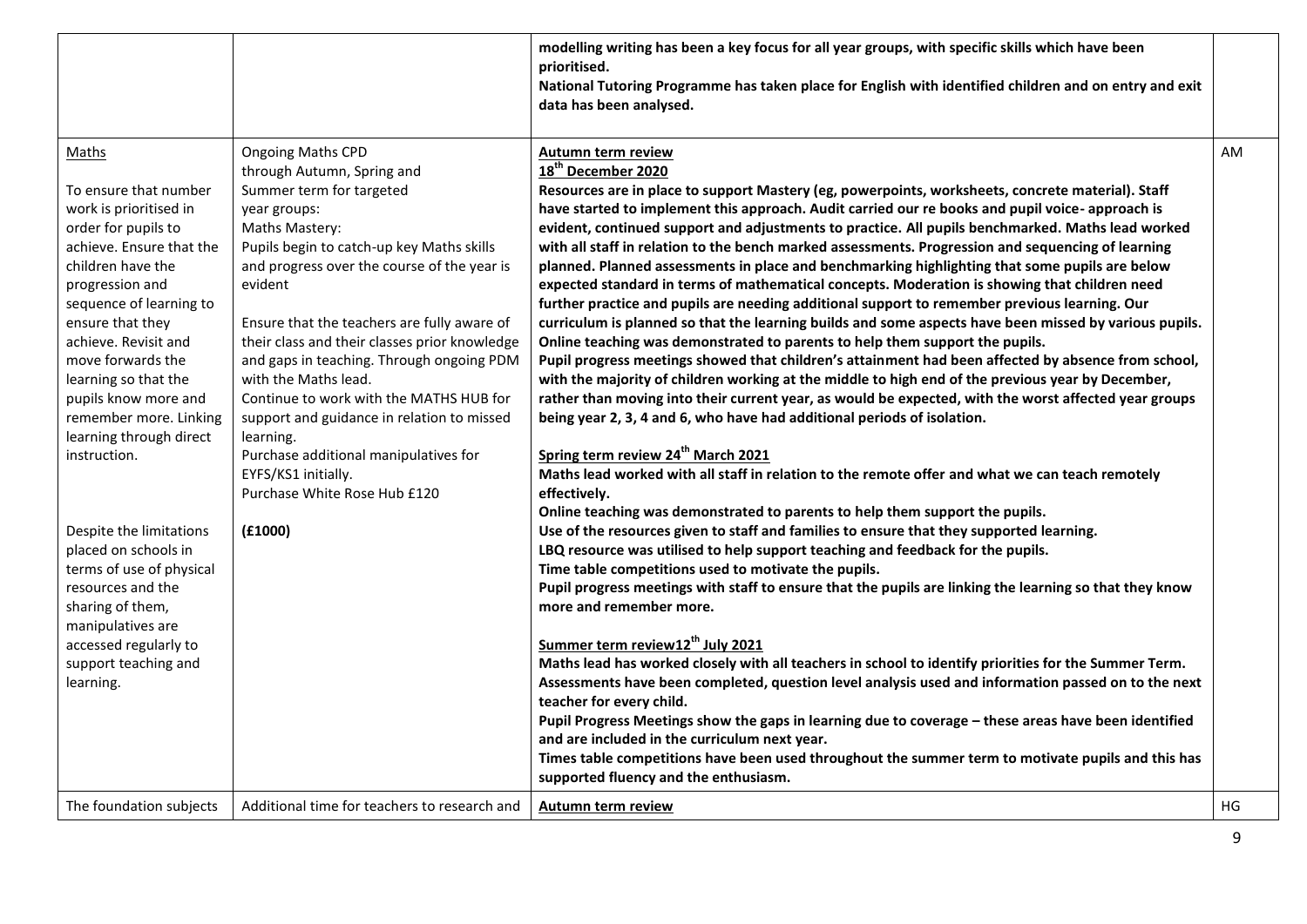| 18 <sup>th</sup> December 2020<br>will be planned with<br>plan non-core subjects. Release time and<br>additional cover will be required to facilitate<br>increasing detail and<br>Foundation subjects have been reviewed and the curriculum has been sequenced well with clear<br>consideration for how<br>the additional PPA.<br>progression.<br>Subject leaders are clear in their direction and have communicated this with all staff.<br>pre-requisite knowledge<br>will be taught alongside<br>(f1000)<br>Spring term review 24 <sup>th</sup> March 2021<br>Subject leader reviews with Sue Cliffe<br>new learning so that<br>Lockdown and move to remote for most pupils however large numbers of pupils attending.<br>knowledge gaps can be<br>Diocesan and Blackburn Adviser - SLA.<br>High quality resources, Online teaching was demonstrated to parents to help them support the pupils.<br>reduced.<br>September 21<br>Some aspects did not lend themselves to remote teaching eg swimming. Subject leaders are clear in<br>their direction and have communicated this with all staff.<br>Subject leader reviews and curriculum<br>Summer term review 12 <sup>th</sup> July 2021<br>reviews with Louise McArdle Lead Ofsted<br>Professional Development Meetings have taken place for the foundation subjects. Subject leaders<br>Inspector and Learning Partner- £500 April<br>have monitored their curriculum areas by talking to children, staff, monitoring learning. Gaps in<br>21<br>learning due to remote learning have been identified and have been planned in the for the curriculum<br>for the next academic year. Prior knowledge and future knowledge is shared by subject leaders and it<br>can be clearly identified where children have missed learning or need to further consolidate skills and<br>SWAT Subject leader reviews with Rachel<br>Clements (LCC adviser) - Summer 21 (SLA<br>knowledge within a particular subject.<br>Subject leaders attended training with a local authority adviser regarding subject leadership and the<br>curriculum.<br>Autumn term review 18 <sup>th</sup> December 2020<br>Teaching assessment<br>All staff are confident in terms of the assessment system in place. All parents are aware of the child's<br>and feedback<br>Implement a simpler assessment system<br>and share with all staff and families.<br>attainment. Bridging units were useful in supporting children with an increasing range of abilities -<br>they made it possible to blend the recap of the skills missed in previous years with the teaching of new<br>Teachers have a very<br>content if children were ready. However, for the majority, time was spent filling gaps from previous<br>clear understanding of<br>Baseline assessments completed in<br>what gaps in learning<br>September and QLA analysed.(£1563)<br>years rather than moving on to new content. Pupil progress meetings showed that children's<br>remain and use this to<br>-QLA to inform short term planning to close<br>attainment had been affected by absence from school, with the majority of children working at the<br>middle to high end of the previous year by December, rather than moving into their current year, as<br>inform assessments of<br>gaps in learning.<br>-Pupil Progress meetings half termly that<br>learning that are aligned<br>would be expected, with the worst affected year groups being year 4 and 6, who have had 2 additional<br>focus on the achievements and needs of the<br>periods of isolation during the Autumn term. Baseline assessment for Reception took place (cohort<br>with standardised<br>children in each class.<br>significantly lower than previous years esp CL, Early lit skills and PSED). Staggered start, teaching from<br>norms, giving a greater<br>(lower) point.<br>degree in confidence<br>Half termly meetings with Head and AHTs<br>-All staff are aware of the need to enable<br>and accuracy of<br>Spring term review 24 <sup>th</sup> March 2021<br>'catch up' for pupils identified through<br>assessments.<br>Online teaching was demonstrated to parents to help them support the pupils.<br>Effective diagnostic<br>ongoing assessments and targeted support<br>planned and delivered. (School budget)<br>TEAMS used to check, monitor, mark and share feedback.<br>assessment procedures |  |  |                         |
|------------------------------------------------------------------------------------------------------------------------------------------------------------------------------------------------------------------------------------------------------------------------------------------------------------------------------------------------------------------------------------------------------------------------------------------------------------------------------------------------------------------------------------------------------------------------------------------------------------------------------------------------------------------------------------------------------------------------------------------------------------------------------------------------------------------------------------------------------------------------------------------------------------------------------------------------------------------------------------------------------------------------------------------------------------------------------------------------------------------------------------------------------------------------------------------------------------------------------------------------------------------------------------------------------------------------------------------------------------------------------------------------------------------------------------------------------------------------------------------------------------------------------------------------------------------------------------------------------------------------------------------------------------------------------------------------------------------------------------------------------------------------------------------------------------------------------------------------------------------------------------------------------------------------------------------------------------------------------------------------------------------------------------------------------------------------------------------------------------------------------------------------------------------------------------------------------------------------------------------------------------------------------------------------------------------------------------------------------------------------------------------------------------------------------------------------------------------------------------------------------------------------------------------------------------------------------------------------------------------------------------------------------------------------------------------------------------------------------------------------------------------------------------------------------------------------------------------------------------------------------------------------------------------------------------------------------------------------------------------------------------------------------------------------------------------------------------------------------------------------------------------------------------------------------------------------------------------------------------------------------------------------------------------------------------------------------------------------------------------------------------------------------------------------------------------------------------------------------------------------------------------------------------------------------------------------------------------------------------------------------------------------------------------------------------------------------------------------------------------------------------------------------------------------------------------------------------------------------------------------------------------------------------------------------------------------------------------------------------------------------------------------------------------------------------------------------------------------------------------------------------------------------------------------------------------------------------------------------------------------------------------------------------------------------------------------------------------------------------------------------------------|--|--|-------------------------|
|                                                                                                                                                                                                                                                                                                                                                                                                                                                                                                                                                                                                                                                                                                                                                                                                                                                                                                                                                                                                                                                                                                                                                                                                                                                                                                                                                                                                                                                                                                                                                                                                                                                                                                                                                                                                                                                                                                                                                                                                                                                                                                                                                                                                                                                                                                                                                                                                                                                                                                                                                                                                                                                                                                                                                                                                                                                                                                                                                                                                                                                                                                                                                                                                                                                                                                                                                                                                                                                                                                                                                                                                                                                                                                                                                                                                                                                                                                                                                                                                                                                                                                                                                                                                                                                                                                                                                                                          |  |  |                         |
| that support staff in<br>Marking and feedback policy revised with<br>Assessments have been simplified, analysed, benchmarked against national standards. Teachers are<br>becoming aware of the<br>staff in order to support in giving children<br>able to articulate what each child is needing to do to move forwards in their learning.<br>quality feedback that they can act upon and<br>specific gaps in learning<br>Summer term review 12 <sup>th</sup> July 2021<br>for the children<br>learn from.                                                                                                                                                                                                                                                                                                                                                                                                                                                                                                                                                                                                                                                                                                                                                                                                                                                                                                                                                                                                                                                                                                                                                                                                                                                                                                                                                                                                                                                                                                                                                                                                                                                                                                                                                                                                                                                                                                                                                                                                                                                                                                                                                                                                                                                                                                                                                                                                                                                                                                                                                                                                                                                                                                                                                                                                                                                                                                                                                                                                                                                                                                                                                                                                                                                                                                                                                                                                                                                                                                                                                                                                                                                                                                                                                                                                                                                                                |  |  | MD.<br><b>AND</b><br>HG |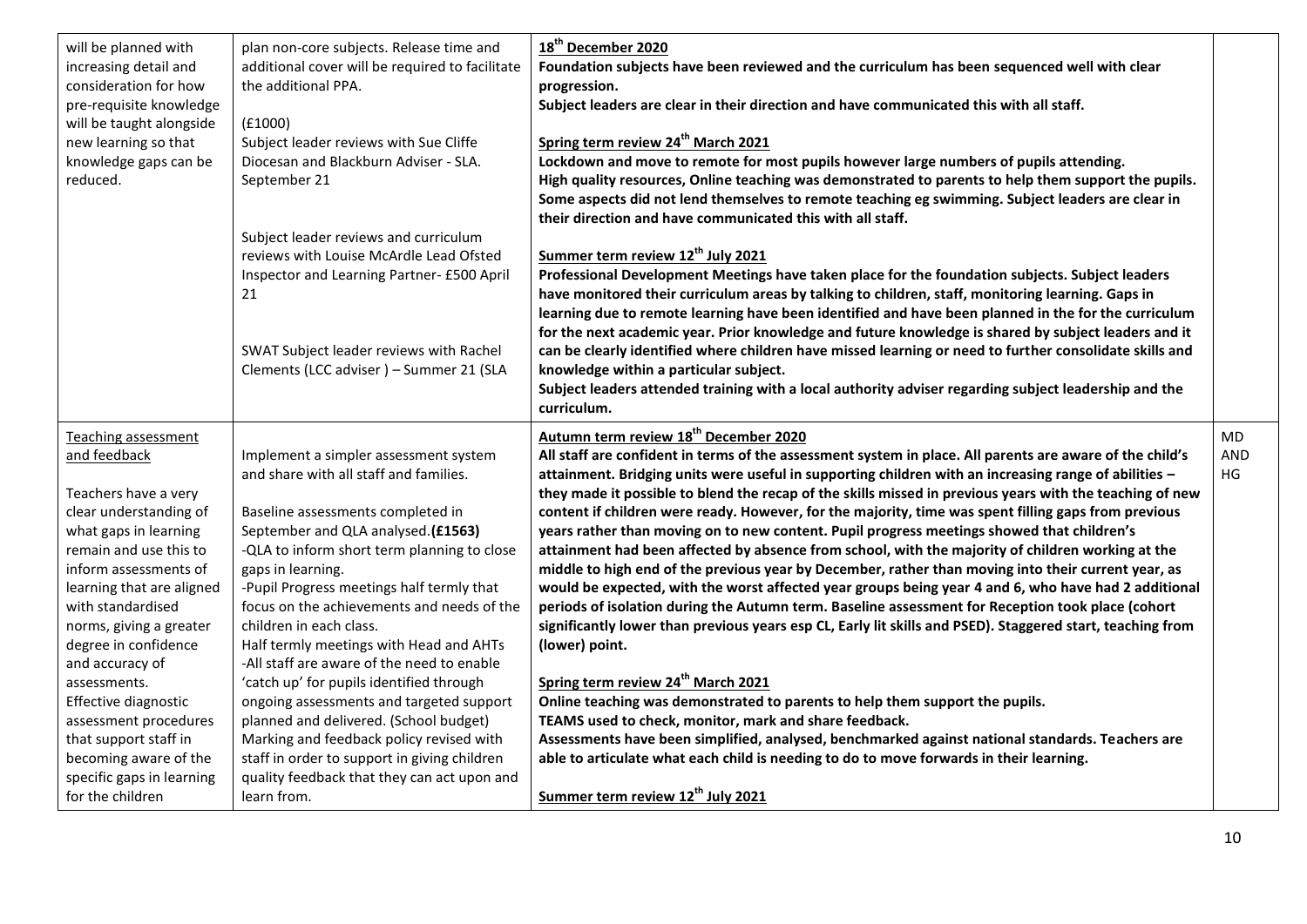|                               | Half termly books looks by subject leaders  | Assessments have taken place for the summer term with strengths identified and areas for                 |    |
|-------------------------------|---------------------------------------------|----------------------------------------------------------------------------------------------------------|----|
|                               | and SLT in order to ensure consistency.     | development through question level analysis.                                                             |    |
|                               | (School budget)                             | Pupil progress meetings have taken place, discussing each child and what the key priorities individuals. |    |
|                               | Purchase and implement the NTS              | Reports have been sent to parents and they are informed of their children's achievements and targets.    |    |
|                               | Standardised Assessments suite.             |                                                                                                          |    |
|                               | (School budget)                             |                                                                                                          |    |
|                               | Complete termly tests and record            |                                                                                                          |    |
|                               | assessments to identify gaps to track       |                                                                                                          |    |
|                               | performance. QLA to be analysed with        |                                                                                                          |    |
|                               | teachers and SLT.                           |                                                                                                          |    |
|                               | Send data to parents in the form of the     |                                                                                                          |    |
|                               | termly report to ensure that they are able  |                                                                                                          |    |
|                               | to support their children's learning. Pupil |                                                                                                          |    |
|                               | progress conversations and linking of       |                                                                                                          |    |
|                               | learning moderated by SLT.                  |                                                                                                          |    |
|                               | Simplify the assessment system. Ensure that |                                                                                                          |    |
|                               | all staff are aware of the Question Level   |                                                                                                          |    |
|                               | analysis and the expectations for the year  |                                                                                                          |    |
|                               | groups within the National Curriculum.      |                                                                                                          |    |
|                               |                                             |                                                                                                          |    |
|                               | (E3500)                                     |                                                                                                          |    |
|                               |                                             |                                                                                                          |    |
| <b>Transition support</b>     |                                             | Autumn term review                                                                                       | HT |
|                               |                                             | 18 <sup>th</sup> December 2020                                                                           |    |
| Children who are joining      | Pastoral team meetings to take place        | Transition from school and into school has been very successful. Many phone calls and meetings           | AM |
| school from different         | remotely in order to identify               | virtually has been achieved and pupils have settled well into reception class and also other classes.    |    |
| settings or who are           | children/groups that may need support       | Home Learning packs created in school and shared with families as and when required. Packs to            |    |
| beginning their               | within school.                              | contain all equipment to support learning at home. Transition meetings held for all new starters in      |    |
| schooling with St James'      | Virtual Celebration assemblies to celebrate | school.                                                                                                  |    |
| Lanehead have an              | children's success within school.           | (School budget)                                                                                          |    |
| opportunity to become         | <b>Pupil inductions</b>                     |                                                                                                          |    |
| familiar and confident        |                                             | Spring term review 24 <sup>th</sup> March 2021                                                           |    |
| with the setting before       | A 360 interactive virtual tour of St James' | Online teaching was demonstrated to parents to help them support the pupils.                             |    |
| they arrive.                  | Lanehead Primary School is arranged and     |                                                                                                          |    |
|                               | shared with all new-starters.               |                                                                                                          |    |
| Transition support from       | Additional time is made to cover the        | Summer term review 12 <sup>th</sup> July 2021                                                            |    |
| lockdown, bubbles face        | teacher so that they can have a virtual     | Worship has taken place weekly to celebrate successes across school.                                     |    |
| to face and remote.           | meeting with their new starter so that the  | Virtual tour is available on the website and has been used to support transition for new pupils and for  |    |
| <b>Family Support Workers</b> | child is confident in joining.              | the pupils moving to new classes in September.                                                           |    |
| and PSHE                      |                                             | St James' video has been created and will be shared once this has been finalised - raising aspirations   |    |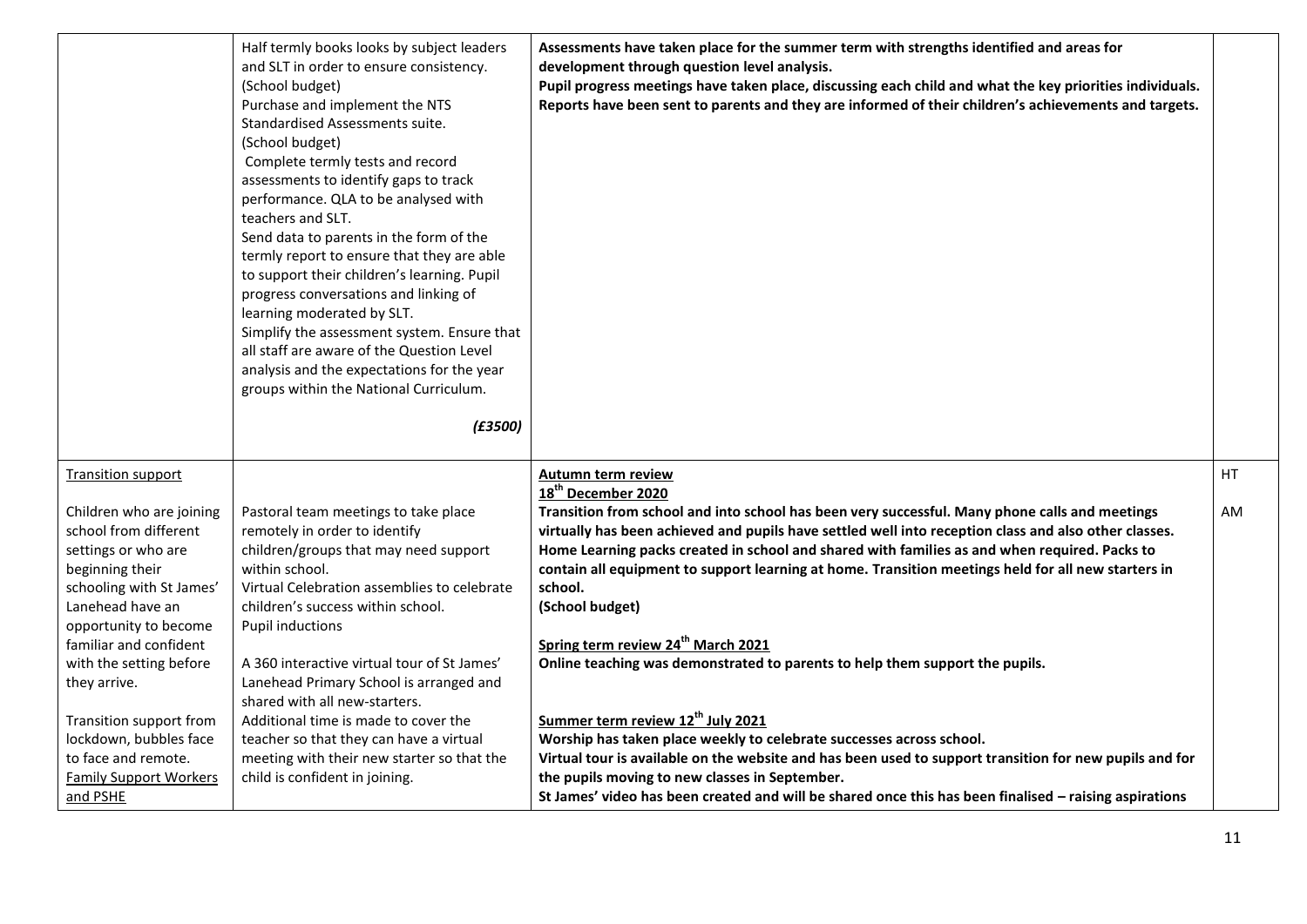| Subject leaders for PSHE                   | (E600)                                        | for all. |  |
|--------------------------------------------|-----------------------------------------------|----------|--|
| to plan whole school<br>recovery programme | We are St James' video to raise aspirations - |          |  |
| alongside SENDCO and                       | Summer 2021.(£2000)                           |          |  |
| Family Support Workers.                    | PSHE curriculum - metacognition resources     |          |  |
| School to work with ECM                    | and books for staff,                          |          |  |
| education in relation to                   | INSET / Twilight training                     |          |  |
| cognitive load to ensure                   | FSW mental health training and time to be     |          |  |
| that the teachers and                      | released from class.                          |          |  |
| TAs are fully                              |                                               |          |  |
| understanding the                          |                                               |          |  |
| impact of the pandemic                     |                                               |          |  |
| on learning.                               |                                               |          |  |
|                                            |                                               |          |  |
|                                            |                                               |          |  |
|                                            |                                               |          |  |
| <b>Total budgeted cost</b>                 |                                               |          |  |

| <b>Targeted approaches</b>                                                                                         |                                                                                                                |                                                                      |                   |                        |
|--------------------------------------------------------------------------------------------------------------------|----------------------------------------------------------------------------------------------------------------|----------------------------------------------------------------------|-------------------|------------------------|
| <b>Desired outcome</b>                                                                                             | Chosen action/approach                                                                                         | Impact (once reviewed)                                               | <b>Staff lead</b> | <b>Review</b><br>date? |
| 1-to-1 and small group tuition                                                                                     | All teaching assistants will be deployed to encourage                                                          | Autumn term review<br>Covid-19 did impact on TA 1:1 and              |                   |                        |
| Identified children will have significantly increased rates of<br>reading fluency and prosody.                     | Reading Fluency.                                                                                               | small group tuition through the<br>autumn term due to staff absence/ |                   | Feb 21                 |
| They will be able to comprehend reading better as a result<br>of being able to read at pace without spending their | Additional release time and training to support the<br>delivery of the reading fluency project. Additional PPE | bubble closures. School Exploring<br>NTP from Spring 2/summer term   |                   |                        |
| working memory decoding. They will be confident readers<br>and dips in reading attainment will be negated.         | purchased to enable intervention.<br>(E750)                                                                    | NELI training has been completed.                                    |                   |                        |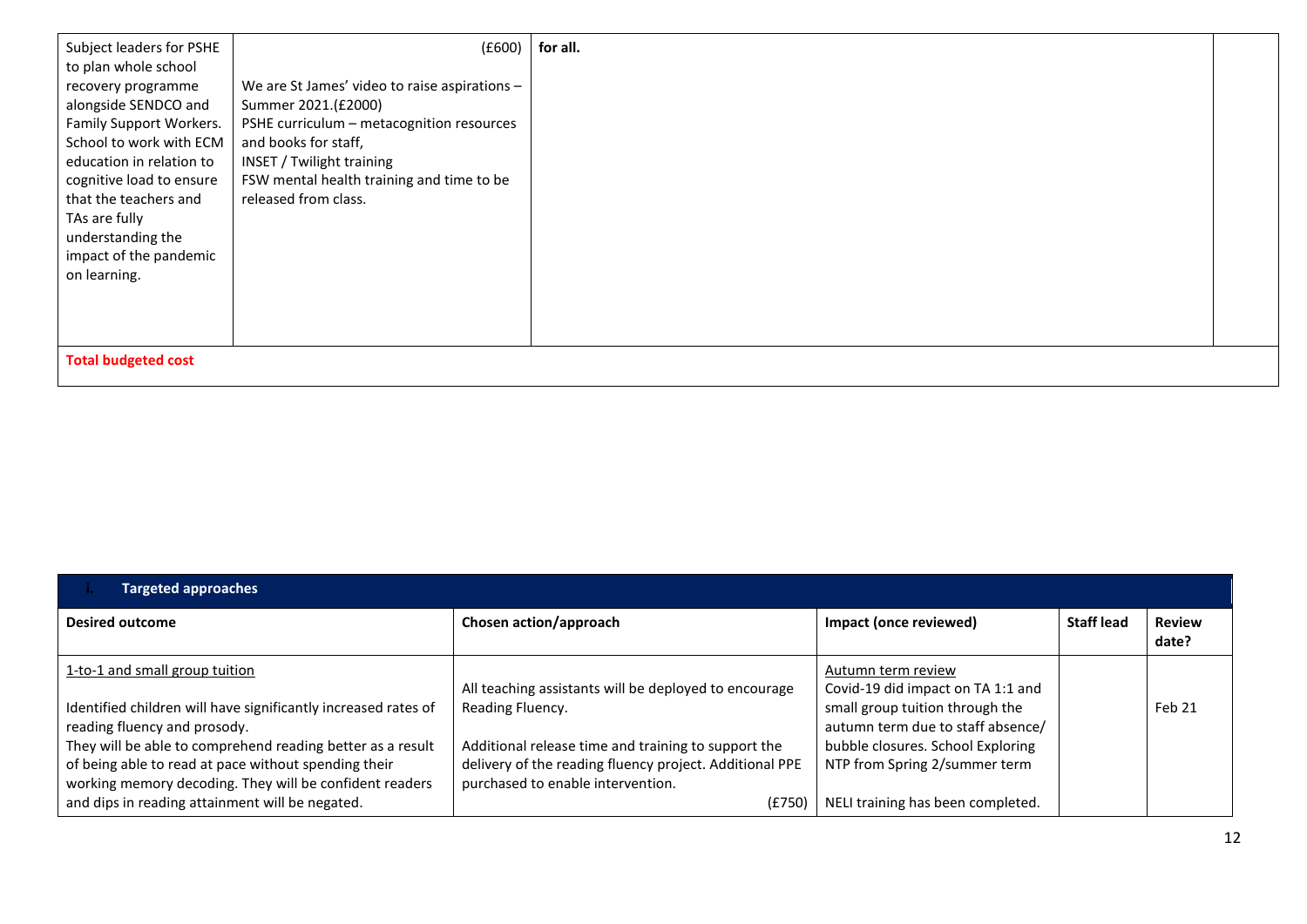|                                                                                                                                                                                               | Learning By Questions to be used in school for pupils<br>in KS2.<br>(£250 per teacher = £1,250) additional Ipads / tablets<br>may need to be purchased.<br>NTP programme to be utilised                                                                                                                                                                                                                                                                                                                                                   | Children not assessed prior to<br>Christmas due to absence. All need<br>assessing on return to school.<br>Spring term review<br>Pastoral focus - Year 5 support<br>targeted at 12 pupils - focus on<br>outdoor activities. Sessions have<br>been very beneficial to those<br>children who needed support with<br>concentration as the day<br>progressed, and have resulted in<br>better engagement from those<br>children at other times in the day.<br>Summer term review<br>NELI Programme has commenced<br>with identified children in EYFS<br>(this needs to continue into Year 1<br>due to the national lockdown in<br>Spring)<br>NTP completed with identified<br>target children.<br>1:1 reading has impacted positively<br>on reading and fluency with<br>identified children. | Feb 21  |
|-----------------------------------------------------------------------------------------------------------------------------------------------------------------------------------------------|-------------------------------------------------------------------------------------------------------------------------------------------------------------------------------------------------------------------------------------------------------------------------------------------------------------------------------------------------------------------------------------------------------------------------------------------------------------------------------------------------------------------------------------------|----------------------------------------------------------------------------------------------------------------------------------------------------------------------------------------------------------------------------------------------------------------------------------------------------------------------------------------------------------------------------------------------------------------------------------------------------------------------------------------------------------------------------------------------------------------------------------------------------------------------------------------------------------------------------------------------------------------------------------------------------------------------------------------|---------|
| Intervention programmes<br>An appropriate numeracy intervention, supports those<br>identified children in reinforcing their understanding of<br>basic maths skills and application of number. | SENCO meet with all staff and using assessments<br>ensure that the children have POPS updated. SENCO<br>discussions with LA, Specialist teachers, parents and<br>carers to ensure that the provision in place was<br>meeting the needs of pupils with EHCP, SEND and<br>cause for concern. (school budget for Specialist<br>teachers)<br>An intervention is identified and purchased. Staff<br>within phases are trained and they are able to deliver<br>the intervention confidently (inclusive of entry and<br>exit data).<br>(E25,000) | Autumn term review<br>POPs in place and intervention<br>groups monitored for impact.<br>Spring term review<br>POPs in place and intervention<br>groups monitored for impact.<br><b>Summer term review</b><br>POPs in place and intervention<br>groups monitored for impact.<br>Meetings taken place for<br>September for handover.                                                                                                                                                                                                                                                                                                                                                                                                                                                     | July 21 |
| <b>Practical resources</b><br>Pupils will be able to access resources using a blended<br>approach.                                                                                            | School will purchase Power Maths and also CGP<br>resources. (£4100)<br>Children have access to appropriate stationery and                                                                                                                                                                                                                                                                                                                                                                                                                 | Autumn term review<br>Staff members have been trained<br>in TEAMS. Homework is shared via                                                                                                                                                                                                                                                                                                                                                                                                                                                                                                                                                                                                                                                                                              |         |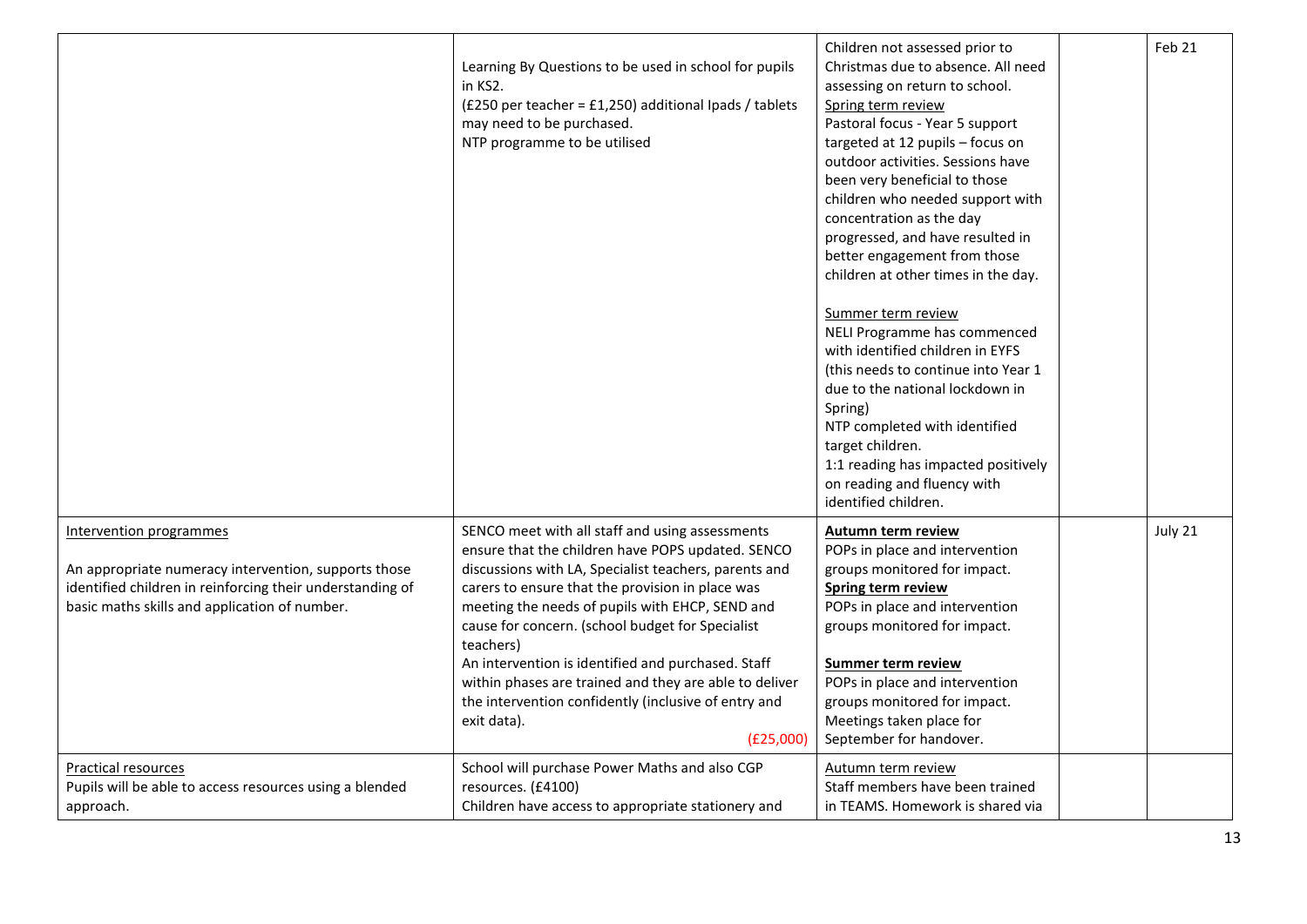| <b>Total budgeted cost</b><br>£12,166 |
|---------------------------------------|
|---------------------------------------|

| nac<br>/approach<br>Impa<br>reviewed)<br>Staff lead<br>ton.<br>ome<br>ิดเ |
|---------------------------------------------------------------------------|
|---------------------------------------------------------------------------|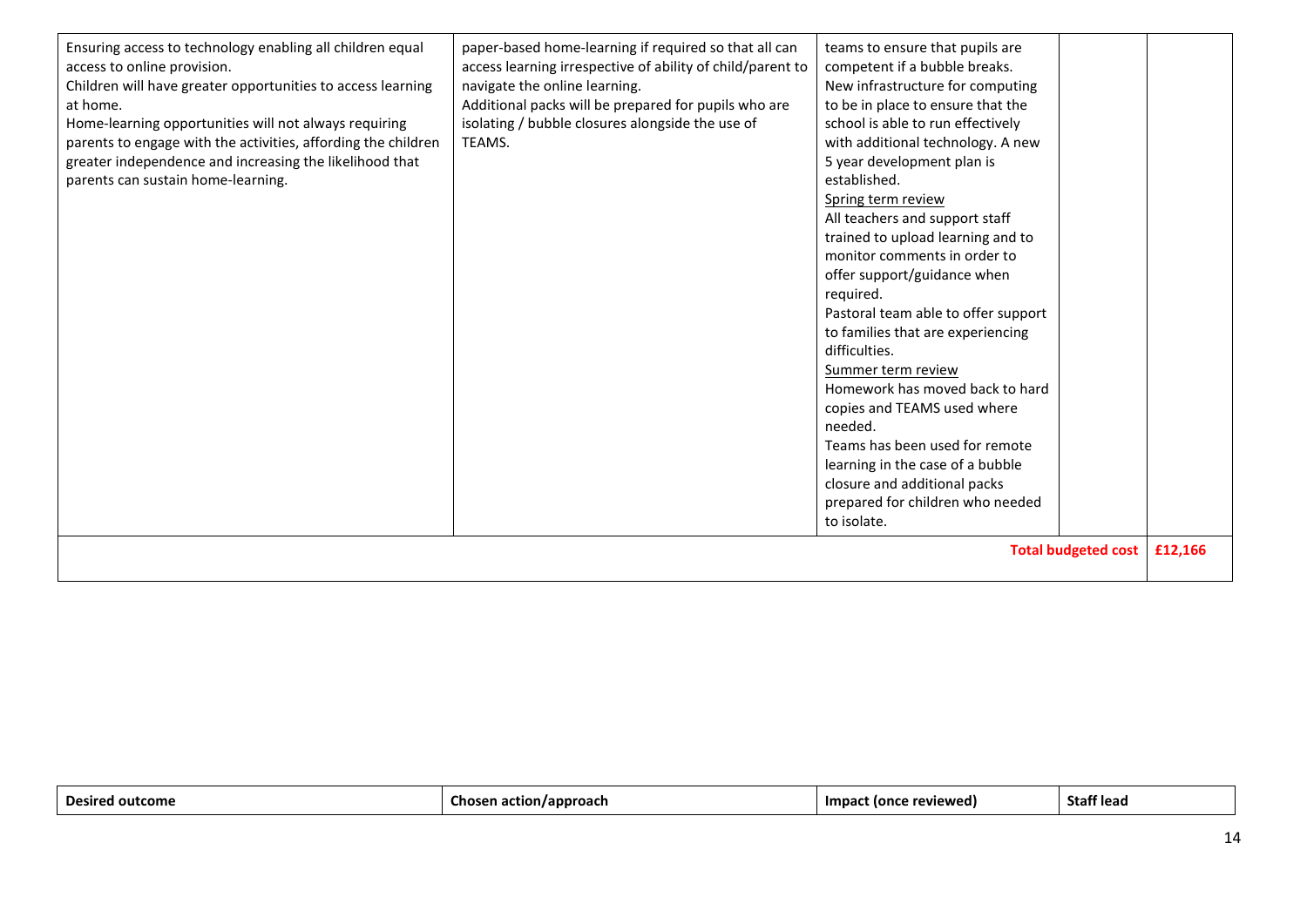| Supporting parents and carers<br>Children will have greater opportunities to access learning<br>at home. Home-learning opportunities will not always<br>require parents to engage with the activities, affording<br>the children greater independence and increasing the<br>likelihood that parents can sustain home-learning.<br>Children have access to appropriate stationery and paper-<br>based home-learning if required so that all can access<br>learning irrespective of ability of child/parent to navigate<br>the online learning. | Additional online learning resources will be purchased,<br>such as Oxford Owl to support children reading at home.<br>Likewise, white rose maths will be purchased so that<br>children can practise at home.<br>Use of recorded and live (see remote policy)<br>Additional DSL/ dedicated time for DSL<br>£1500<br>2-day home-learning paper packs are printed and ready<br>to distribute for all children. Stationery packs are to be<br>purchased and set aside for children to take home when<br>home-learning occurs. School will purchase Power<br>Maths and also CPG resources. Additional packs will be<br>prepared for pupils who are isolating / bubble closures<br>alongside the use of TEAMS.<br>£500 | Autumn term review<br>Raised attendance, working with<br>vulnerable families to support<br>needs and ensure safety and basic<br>needs. Covid aside good<br>attendance - working<br>with attendance team for some<br>families/<br>DSL-good communication with<br>social workers,<br>families supported and challenged<br>Food support, clothing, essential<br>items<br>Spring term review<br>DSL change from AHT to Pastoral<br>Lead due to the volume of demand<br>for pastoral support. Mental Health<br>First Aider training through<br>Spring term. BIV referrals<br>completed. Whole school tracking<br>for all pupils in terms of home<br>learning, welfare, food etc<br>Summer term review<br>Tracking for pupils who have<br>needed to learn remotely due to<br>bubble closures.<br>DSL meetings taking place<br>regularly. | MC       |
|-----------------------------------------------------------------------------------------------------------------------------------------------------------------------------------------------------------------------------------------------------------------------------------------------------------------------------------------------------------------------------------------------------------------------------------------------------------------------------------------------------------------------------------------------|------------------------------------------------------------------------------------------------------------------------------------------------------------------------------------------------------------------------------------------------------------------------------------------------------------------------------------------------------------------------------------------------------------------------------------------------------------------------------------------------------------------------------------------------------------------------------------------------------------------------------------------------------------------------------------------------------------------|------------------------------------------------------------------------------------------------------------------------------------------------------------------------------------------------------------------------------------------------------------------------------------------------------------------------------------------------------------------------------------------------------------------------------------------------------------------------------------------------------------------------------------------------------------------------------------------------------------------------------------------------------------------------------------------------------------------------------------------------------------------------------------------------------------------------------------|----------|
| Access to technology                                                                                                                                                                                                                                                                                                                                                                                                                                                                                                                          |                                                                                                                                                                                                                                                                                                                                                                                                                                                                                                                                                                                                                                                                                                                  |                                                                                                                                                                                                                                                                                                                                                                                                                                                                                                                                                                                                                                                                                                                                                                                                                                    |          |
| During the catch-up extended school provision, children<br>can access additional devices so that they can rotate<br>through discrete teaching, reading fluency and<br>independent online activities.<br>Teachers have laptops that are equipped with webcams                                                                                                                                                                                                                                                                                  | They are to be used to further support online access to<br>resources for the children accessing extended school<br>time.<br>Purchase more technology in terms of Ipads. This will<br>enable the existing stock of laptops to be allocated to                                                                                                                                                                                                                                                                                                                                                                                                                                                                     | Autumn term<br>Through the school budget we<br>have significantly improved the<br>infrastructure of the resources.<br>Initially we were going to buy<br>chrome books however this would<br>be short term fix.                                                                                                                                                                                                                                                                                                                                                                                                                                                                                                                                                                                                                      | MD<br>JB |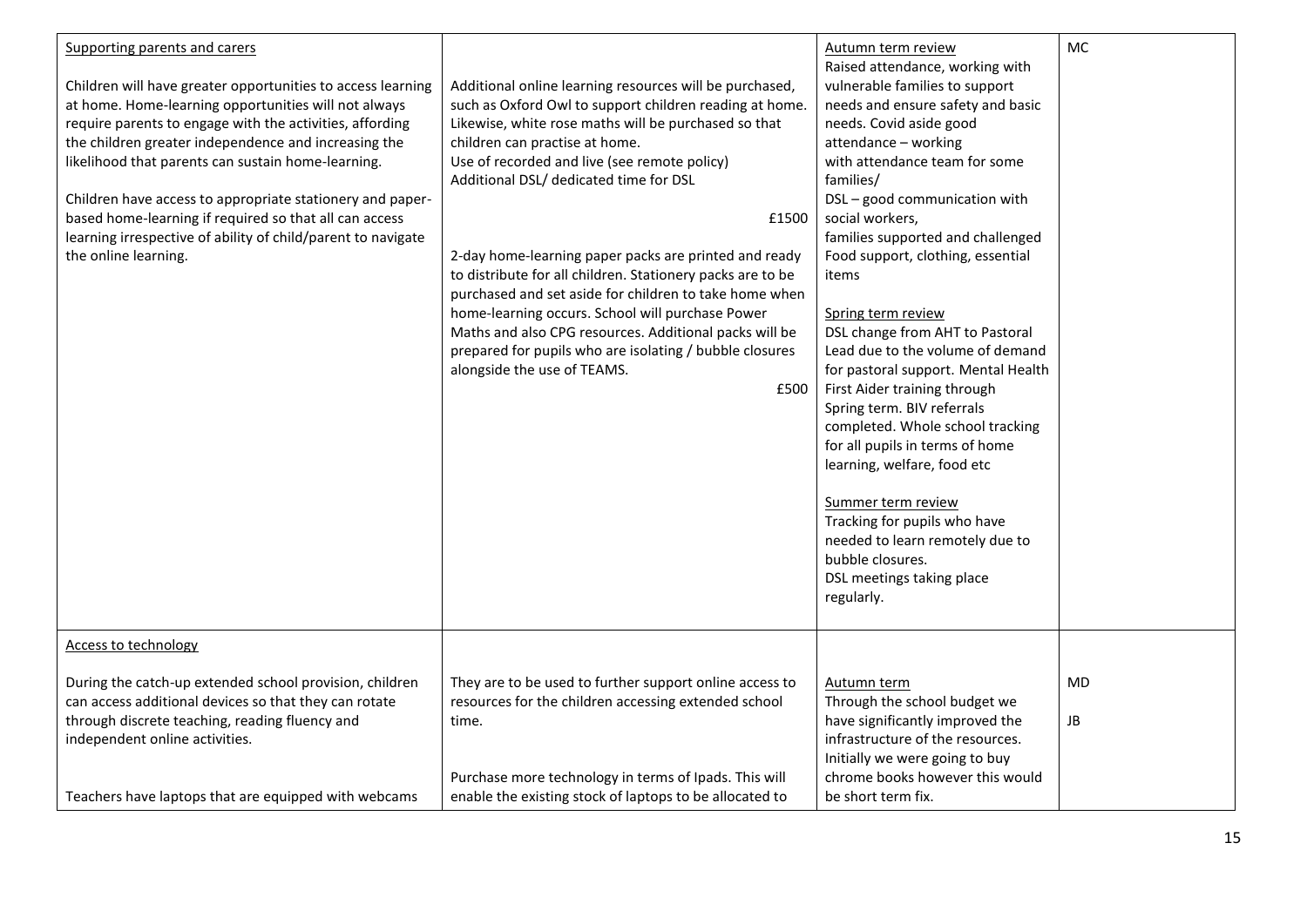| and allow the teachers to access school-based resources<br>from home. Teachers facilitate effective home-learning<br>with increased capacity to share resources and | teachers. iPads can now be used by the children to<br>support the curriculum. They can also be leant to<br>parents to support home-learning if needed. | School contacted all families in<br>relation to devices.<br>Spring term |  |
|---------------------------------------------------------------------------------------------------------------------------------------------------------------------|--------------------------------------------------------------------------------------------------------------------------------------------------------|-------------------------------------------------------------------------|--|
| communicate learning to children.                                                                                                                                   | School has 41 new laptops                                                                                                                              | DFE and Burnley council funded                                          |  |
|                                                                                                                                                                     | £9120                                                                                                                                                  | laptops for pupils. (£3600)                                             |  |
|                                                                                                                                                                     |                                                                                                                                                        | School contacted all families a                                         |  |
|                                                                                                                                                                     |                                                                                                                                                        | second time, poor uptake despite                                        |  |
|                                                                                                                                                                     |                                                                                                                                                        | the school best endeavours.                                             |  |
|                                                                                                                                                                     |                                                                                                                                                        |                                                                         |  |
|                                                                                                                                                                     |                                                                                                                                                        | Summer term                                                             |  |
|                                                                                                                                                                     |                                                                                                                                                        | Resources provided to support                                           |  |
|                                                                                                                                                                     |                                                                                                                                                        | children and staff during bubble                                        |  |
|                                                                                                                                                                     |                                                                                                                                                        | closures to access remote learning                                      |  |
|                                                                                                                                                                     |                                                                                                                                                        | via TEAMS.                                                              |  |
|                                                                                                                                                                     |                                                                                                                                                        |                                                                         |  |
|                                                                                                                                                                     |                                                                                                                                                        |                                                                         |  |

| <b>Pastoral Team</b>                                                                                                                                                                                                                                                                                                                                                                                                                                                                                                                                                                                                       |                                                                                                                                                                                                                                                                                                                                       |                                                                                                                                                                                                                                                                                                                                                                                                                                                                                                             |                  |
|----------------------------------------------------------------------------------------------------------------------------------------------------------------------------------------------------------------------------------------------------------------------------------------------------------------------------------------------------------------------------------------------------------------------------------------------------------------------------------------------------------------------------------------------------------------------------------------------------------------------------|---------------------------------------------------------------------------------------------------------------------------------------------------------------------------------------------------------------------------------------------------------------------------------------------------------------------------------------|-------------------------------------------------------------------------------------------------------------------------------------------------------------------------------------------------------------------------------------------------------------------------------------------------------------------------------------------------------------------------------------------------------------------------------------------------------------------------------------------------------------|------------------|
| School attendance is 95% (not including Covid related<br>absences)                                                                                                                                                                                                                                                                                                                                                                                                                                                                                                                                                         | Log Covid related absences separately and track return<br>to school dates.<br>-Work closely with the PAST team to ensure all children<br>return to school effectively.<br>-Family support to work with identified families.<br>-Attendance discussed at Autumn Parents Evening<br>(School budget)                                     | Ongoing weekly reviews and<br>reviews for children who are<br>missing in education, challenge in<br>terms of absenteeism – evidence of<br><b>PCR tests</b><br>Attendance is better than 95%                                                                                                                                                                                                                                                                                                                 | <b>JB</b><br>MC. |
| To support individual children who have suffered loss or<br>anxiety as a result of the COVID-19 pandemic (lockdown<br>and the ongoing procedures/protocols - for example loss<br>or separation anxiety from family members). Pupil adapt<br>emotionally to the new systems and processes in place<br>due to Covid-19<br>• Children achieve (and in some identified cases) exceed<br>their targets<br>• Pupils learn coping strategies to deal with their<br>emotions<br>• Children are emotionally equipped with the tools to<br>access their learning which will facilitate good progress<br>and improved academic levels | To run 1:1 or small group (individual bubble) emotional<br>well-being/pastoral intervention groups<br>• To provide learning mentor support for pupils in class<br>that have struggles to engage/access learning in the<br>classroom<br>• All children in school to undertake Covid-19 triage to<br>identify where support is required | There are a number of children<br>throughout school that have<br>suffered emotionally as a result of<br>the Covid-19 lockdown or as a<br>result of the new covid-19<br>procedures and protocols. These<br>children will be accessing<br>additional learning mentor support<br>with their learning (within their<br>class bubble). This support will help<br>them to focus/access on their<br>learning and make good progress<br>within the class. In addition to this,<br>small pastoral interventions will | <b>MC</b>        |